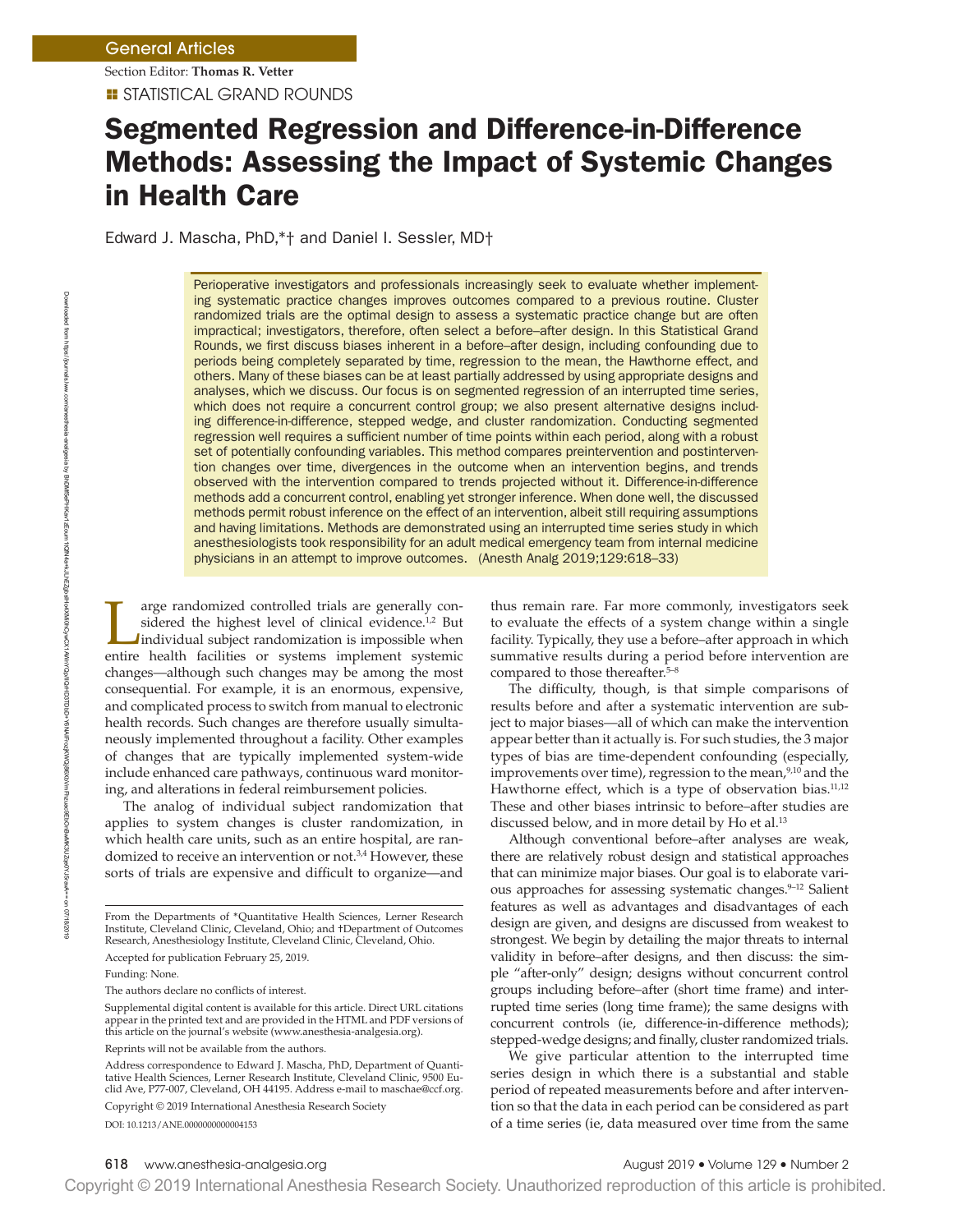entity, such as a hospital). In such designs, the changes in the time series starting at or after the new policy "interruption" can often be studied using segmented regression,<sup>14</sup> which effectively compares the slopes over time between preintervention and postintervention periods as well as assessing whether there was an outcome discontinuity ("jump") when the intervention started. It is also possible to test for deviations between the observed results after intervention compared to predicted "counterfactual" results expected had the preintervention trend continued. For example, after fnding that the periods differ on slope, it may be of interest to investigate whether the point postintervention mean at a prespecifed time point was actually different from what would have happened without the intervention.14 We apply segmented regression methods to an observational study of the impact of an anesthesia-led rapid response team compared to the previous medicine-led team on rapid response usage in a large hospital.

# KEY THREATS TO INTERNAL VALIDITY IN A BEFORE–AFTER DESIGN

We begin with a description of the key threats to internal validity in a before–after or interrupted time series design. Most of these threats can be at least partially controlled using the more advanced designs and statistical techniques we discuss in subsequent sections.

### Confounding Bias

A confounding variable is one that is related to both the exposure of interest and outcome. Appropriate statistical analyses can adjust for potentially confounding factors that are known and accurately recorded. The difficulty, of course, is that some important confounding factors may not be known, or may be known but either not recorded or not recorded accurately.

Because before–after study periods are usually completely separated in time, a main challenge is trying to separate the effect of the intervention on outcome from the effect of time on outcome. By far, the most concerning potential confounding factor in studies comparing periods before and after a systematic intervention is that health care generally improves over time, so outcomes during later periods tend to be better than those during earlier periods. One can thus not assume that the exposure of interest "caused" the improvement. In fact, much of the improvement may be from subtle enhancements across many aspects of care, most of which are difficult or impossible to quantify. Or they may have resulted from an important practice change other than the one of interest. Many other factors related to the outcome, observed and unobserved, may change over time. Attributing all improvement to the single intervention of interest—ignoring other potentially important interventions—likely overestimates the effect of the intervention of interest. As we will explain, an appropriate method to assess the effect of an intervention in an appropriately designed before–after study will be to compare the trends over time between periods instead of comparing the means, and to do so while adjusting for as many potential confounding variables as possible.

Maturation Bias. A particular type of time-dependent confounding pertinent to perioperative medicine studies is maturation bias.<sup>15</sup> Providers may grow in general experience and expertise over the course of a study, and this improvement might result in improved patient outcomes, independent of the particular intervention of interest, and perhaps differentially between the time periods.

### Instrumentation/Measurement Changes Between Periods

Instrumentation or measurement changes related to the primary outcome between the preintervention and postintervention periods can bias comparison between the periods.

As discussed below, it is possible to partially or largely adjust for time-dependent confounding by comparing rates of change before and after an intervention, rather than just comparing means or incidences between periods. But when comparing periods on the rate of change over time, it remains crucial to adjust for patient, provider, and institutional factors that might confound the analysis—as with any observational study.

#### Regression to the Mean

Systematic interventions are usually designed to improve quality and, therefore, often instigated in response to perceived problems. For example, antibiotic use might be restricted after an outbreak of *Clostridium diffcile*. But the incidence of *C diffcile* infections varies randomly within hospitals, usually for no apparent reason. A high-incidence period is thus naturally followed by a low-incidence period because the incidence returns to its long-term average. This process is called regression to the mean,<sup>9,10</sup> and it occurs independently of any intervention(s) because it is consequent to random variation. Even a completely useless intervention, which might nonetheless be expensive, will appear to have improved care when the outcome of interest reverts from the random high starting value to the mean value. The best protection against regression to the mean is to evaluate periods that are long compared to the natural fuctuations for particular outcomes.

### Placebo and Hawthorne Effects

Considerable experience shows that outcomes of interest improve when people are simply informed that a topic is under study. This is known as the Hawthorne effect or observation bias. Improvements probably result from a myriad of small factors that improve under observation. Any major systematic intervention is automatically under observation just after being implemented. The positive response to observation will appear to improve outcomes even if the intervention itself is of no value. The difficulty is that the outcome improvement is likely to be (falsely) attributed to the intervention because it is all but impossible to quantify the Hawthorne effect or to adjust for it, especially in a before–after study.

Using long study periods (eg, many months or years) helps as the observation effect wanes with time. But even after adjusting for confounding bias and accounting for preintervention and postintervention temporal trends,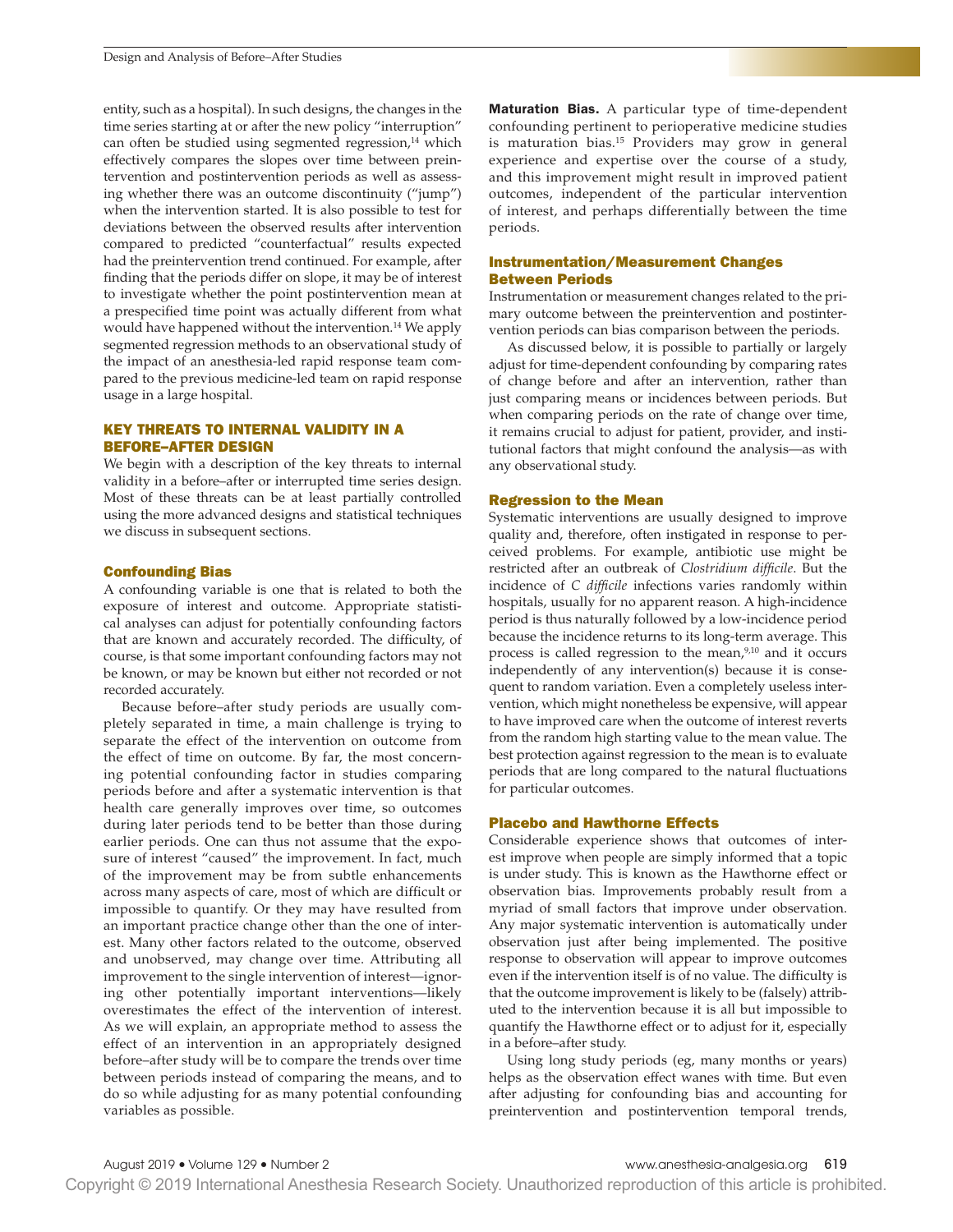placebo and Hawthorne biases may remain because there is rarely a "placebo" intervention in the preintervention period as there would be in a parallel-group randomized controlled trial.<sup>11</sup> A better approach to deal with these biases is to include a concurrent control group, when feasible, and to conduct a difference-in-difference analysis (see section: Before–After and Interrupted Time Series Designs: With a Concurrent Control).

#### Historical Events

When monitoring an outcome over time, it is natural that known historical events, including other interventions, may occur in the postintervention period to enhance the response, independent of the intervention of interest. Or events may occur in the preintervention period to make the outcomes there appear worse than would otherwise be expected. Obvious blips in an outcome over time with a known causes could theoretically be statistically adjusted for in either period using segmented regression, but the details are challenging.

# AFTER-ONLY DESIGN: NO PREINTERVENTION DATA

The weakest design for attempting to assess the benefit of an intervention is an "after-only" study, that is, when there are no preintervention data and also no concurrent group without the intervention. This approach is essentially a case series, even if the series is large. Consequently, no "effect" or even association can be assessed at all. The study consists of data measured over a short or long period of time when all individuals receive the intervention or policy. In such a design, because there is no before intervention period and no control group without the intervention, researchers cannot make any inference about effectiveness of the intervention or even association between intervention and outcome.

Researchers can observe and summarize the trend over time in the intervention period, but it would be incorrect to conclude that a positive or negative slope is due to the intervention. Such studies can measure change over time but should take great caution to not equate "change" during that period with "effect of intervention," no matter how convincing the results might appear.

# BEFORE–AFTER AND INTERRUPTED TIME SERIES DESIGNS: WITHOUT A CONCURRENT CONTROL

The most commonly used approach to assess the benefit of a new policy/procedure outside of the traditional randomized trial or cross-sectional observational study is to compare outcomes after start of intervention with those before the intervention. In such designs, there is no concurrent control group, that is, no group that is similar to the preintervention period and that continued observation into the intervention time frame but without receiving the intervention. We will discuss 2 variations on this design: studies with short observation periods, and those with extended observation periods, which allow segmented regression analysis.

### Short Before–After Periods

Sometimes there is only a very short period of observation before and even after start of a new policy, such as 1 month.<sup>5-</sup> <sup>7</sup> If there is not a concurrent control group, this design is especially weak because observed differences might be due to confounding variables, trends that were changing over time independent of the intervention, or regression to the mean. Confounding of the intervention effect in this setting can arise when there are variables (observed or unobserved) that are associated with both the time period and the outcome and are not adjusted for. Analysis would need to adjust for as many potentially confounding variables as possible, including characteristics of the patient, providers, and institution as appropriate.

Even after thorough adjustment for confounding, the potential for bias remains high. For example, differences between the time periods might be due to the Hawthorne effect, in which individuals modify aspects of their behavior in response to their awareness of being observed and a communal desire for particular outcomes. Improvement related to observation may thus stop or even reverse when monitoring stops, even though the intervention continues.

When an intervention is implemented at a time when outcomes were by chance poor, regression to the mean might occur in the new period, making the intervention look better than it really is. In addition, measurement methods, testing methods, or implementation might change between the time periods. Short observation periods reduce the potential contribution of time-dependent confounding, but increase the risk of regression to the mean. Short study periods also limit the number of patients and outcome events, which can compromise full adjustment for known confounding factors. For all these reasons, short observation periods weaken the analysis and increase the chance of various biases leading to incorrect conclusions.

Concurrent control groups would help here because one could directly compare the observed change from preintervention to postintervention with the change during the same time period (or an analogous one) in a setting in which the intervention was not implemented. (We discuss such "difference-in-difference" designs in the section: Before–After and Interrupted Time Series Designs: With a Concurrent Control.)

# Extended Before and After Periods: Segmented Regression Analysis for Interrupted Time Series

Our main focus is the common situation in which researchers have data for a substantial period both before and after the intervention of interest, but where there is no concurrent untreated control group. These sorts of data are best analyzed as either an interrupted time series such as segmented regression,<sup>14</sup> change-point analysis,<sup>16</sup> or control charts.<sup>17</sup>

Comparing Means Is Not Valid. In a before–after design, independent of the length of time in each period, it is not appropriate to simply compare time periods on the mean of outcome (mean, proportion, or count) collapsed over time because doing so may mask important trends in either or both periods. Most important, there may be a trend in the preintervention period showing that the outcome is improving over time, which might well continue into the postintervention period. Comparing time periods on the means might then show an apparent change between the periods, but little or none of it may be caused by the intervention. Or suppose the preintervention trend has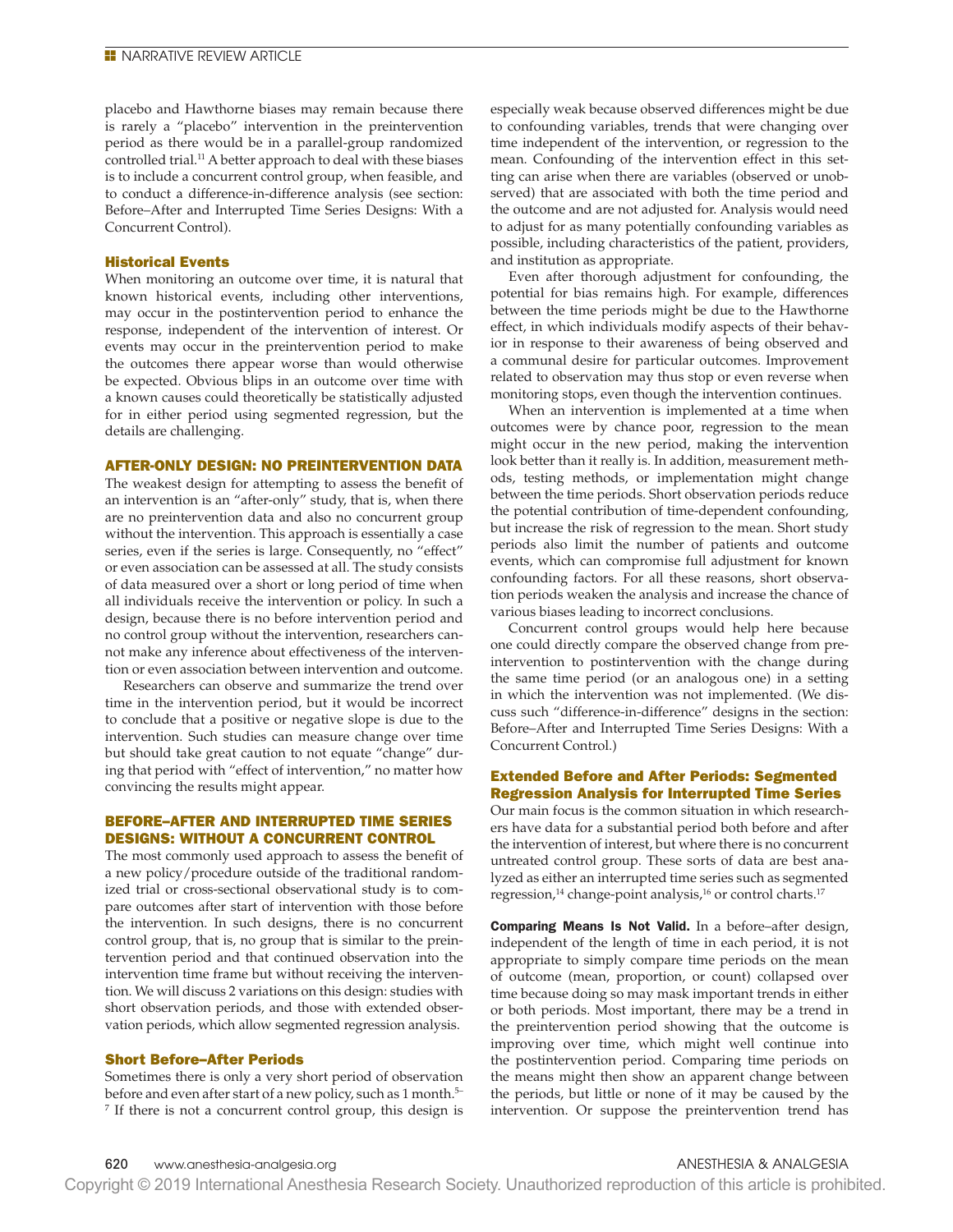no change over time for a serious complication, while the postintervention trend shows either a steady decrease or an immediate drop followed by no further change (fat slope). Only showing the means for each period would not sufficiently describe the differences between these intervention effects. Figure 1 displays some of these possibilities, demonstrating why simply comparing means between periods is generally invalid for either a simple before–after or a longer interrupted time series design. Instead, trends over time need to be modeled and compared between periods.

Segmented Regression. We focus on segmented regression because it allows investigators to account for preintervention trends and confounding variables. In particular, it allows investigators to ask important questions including: Did the new intervention change outcomes? Was the change abrupt or gradual? When did the change begin? How much change was there? Using segmented regression, we can compare the slopes over time and compare intercepts (or mean of the outcome) from the end of preintervention with the beginning of postintervention periods. We can also test for deviations between the observed data after intervention compared to values predicted as if the preintervention trend had instead continued.<sup>18</sup>

Requirements for a Segmented Regression. In the design phase of a research project to assess the effect of a new health care policy or practice, investigators should carefully evaluate whether or not a segmented regression approach will be feasible. A segmented regression analysis requires a sufficient number of time points (preferably  $\geq 10$ ) both before and after the intervention and ideally includes at least a full calendar year in each period to reduce the risk of results being driven by seasonal trends. Sufficient data are also needed at each time point, which may limit the number of periods that can be considered.14

There should also be clear and visual evidence that the time series in the preintervention period was stable before the intervention—either without change (0 slope) or a fairly consistent positive or negative slope. If the change over time is clearly nonlinear in either period, a straightforward segmented regression approach that fits linear trends in each period would probably not be appropriate. However, there are other options for nonlinear data for which details are beyond the scope of this work. For example, threshold regression or change-point analysis can be used in nonlinear relationships to identify one or more values of the predictor associated with a change in the slope.<sup>16,19,20</sup> These approaches might be useful (eg, for determining the point at which an intervention became effective [or lost efficacy]) if the postintervention relationship with outcome is nonlinear. In a variation on segmented regression, a linear preintervention trend could be compared to various time points postintervention, even if the latter period were nonlinear by comparing predicted values under the preintervention trend with what was observed later.

Data for the model can either be aggregated (eg, using the mean of the outcome at each month ["analysis #1" below]) or on the subject/patient level ("analysis #2" below). In general, though, it seems preferable to analyze subject-level data because including more detail and variability in the



Figure 1. Possible preintervention and postintervention observed in a before–after study with sufficient time series data. The scenarios demonstrate why simply comparing means between periods is not generally valid for either a simple before–after or a longer interrupted time series design. Instead, trends over time need to be modeled and compared between periods.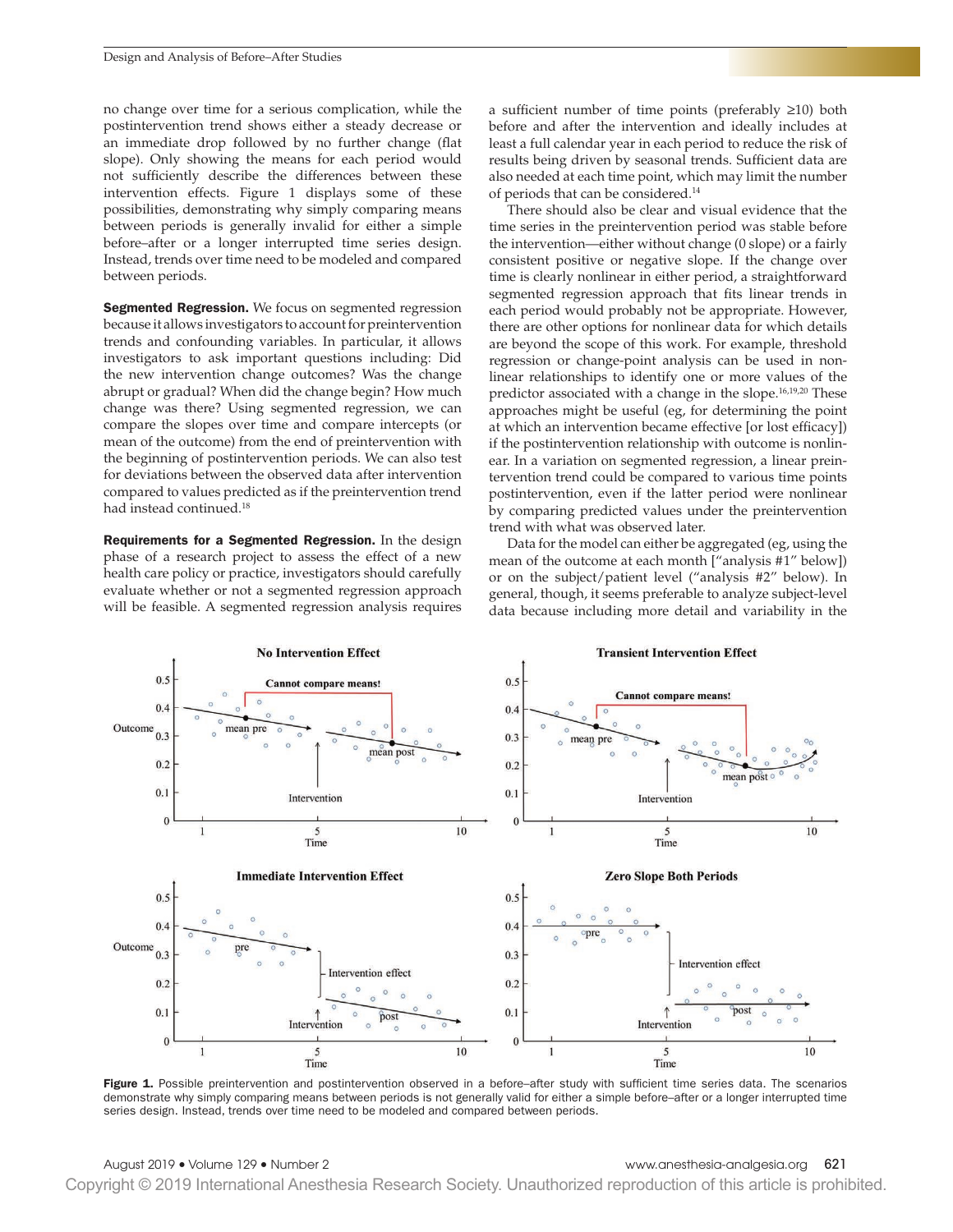outcomes and predictor variables enhances accuracy, and often power. However, aggregating or binning of data may help remove some of the effects of autocorrelation,<sup>21</sup> assist in visualizing the trends over time, and is the only option when individual data are unavailable (see Discussion).

Fitting a Segmented Regression Model. A basic segmented linear regression model using aggregated data for a continuous outcome can be specifed as follows:

$$
\begin{aligned} Y_t &= \beta_0 + \beta_1 \text{ time}_t + \beta_2 \text{ intervention}_t + \\ \beta_3 \text{ time\_post}_t + \dots + \beta_4 M_{t_4} - \beta_p M_{tp} + \varepsilon_t \end{aligned} \tag{1}
$$

where  $Y_t$  is the mean of the outcome for time  $t$ ,

- "time" is the value of time (from 1 to *k*) from start of preintervention to end of postintervention, and equals *t*,
- "intervention" = 1 for received and 0 if not received at time *t*,
- "time\_post\_intervention" equals 0 if preintervention and otherwise equals number of time periods from start of intervention to current time period
- [ie, intervention (1,0) × (time − intervention start time +1)],
- $M_{t4}$  ---  $M_{tp}$  are the means of the  $(p 3)$  covariates at time period *t*,
- *p* is the total number of variables in the model, and
- $\beta_0$  is the baseline level of the outcome at time 0
- $\beta$ <sup>1</sup> is the slope in the preintervention period
- $\beta_2$  is the change in the mean of the outcome just after start of intervention
- $\beta_3$  is the difference in slopes between post- and preintervention periods (ie, post − pre)

Using Equation 1, we estimate the slope in the preintervention period,  $\beta_1$ , and the difference in slope between the preintervention and postintervention periods (post − pre), *β3*. A nonzero value of *β3* indicates a change in the temporal trends between the periods. For example, a stable zeroslope trend on the outcome in the preintervention period might have become either a positive or negative slope in the postintervention period, or a negative slope might have changed to zero slope or positive slope. Although not directly estimated in this model, the slope for postintervention is  $β_1 + β_3$ . Model 1 also estimates  $β_2$ , the change in the mean of the outcome from end of preintervention to start of intervention. An analogous model to 1 can easily be constructed if data are analyzed on the subject level instead of aggregated, where outcome  $Y_i$  would represent the outcome measured for a subject *i* at a particular time *t*. (Note: we do not imply that the same subject is measured over time [although that can be accounted for by incorporating a random effect for subject, for example].)

*Hypothesis Testing.* As in any study, hypothesis tests of interest using segmented regression should be specifed in the design phase, or at least before analysis of the data. For example, investigators might decide that they will claim an intervention successful if there is either an immediate change in the mean, rejecting H0:  $\beta_2 = 0$ , or a change (in the "benefit" direction) in the slope, rejecting H0:  $\beta_3 = 0$ . In such a case, because there are 2 outcomes and either being significant would qualify the intervention as successful, a correction

to protect type I error should be made. However, the above design might result in an improved mean at the start of intervention, but a worsening slope over time, for example. Therefore, a more robust design might include inference on both parameters at the same time in a "joint hypothesis test." For example, investigators might require an improved intercept ( $\beta_2 \neq 0$ ) and/or improved slope ( $\beta_3 \neq 0$ ), but also require that neither was "worse," or in the wrong direction. Thus, authors could first require noninferiority on both parameters and then superiority on at least one.<sup>22</sup>

*Segmented Regression in Generalized Linear Model Framework.* More generally, the most appropriate form of a segmented regression model for a specific application would be chosen based on the distribution of the outcome variable and model fit. As with standard regression modeling, a generalized linear model framework $23$  assuming the exponential family can be considered, with the analyst choosing the appropriate distribution for the outcome variable and the corresponding "link function" (ie, relationship between the right side of model and the mean of the outcome on left) for the application at hand.

For example, with continuous and roughly normally distributed data (particularly, normally distributed residuals), a linear regression model would often be appropriate, that is, using the identity link function as in Equation 1. For binary data, a logistic regression model would be appropriate (ie, using a logit link), either for the aggregated data using the # events/# trials setup or for subject-level data using a traditional logistic regression model. Alternatively, aggregated binary data could be analyzed as a count assuming either a Poisson or negative binomial distribution with log link while adjusting for the total sample size for a given interval as an offset. Whatever model is chosen, it is incumbent on the analyst to assess model assumptions, as with any other analysis.

*Technical Note on Segmented Versus Traditional Regression.* A segmented regression differs from the traditional model with factors for group, time, and group  $\times$  time interaction, particularly in the meaning and values for the  $\beta_2$  parameter corresponding to the intervention effect. In a traditional (linear) model in which the interaction parameter is simply the product of a time variable (eg, from 1 to *K*, with *K* total time intervals) and group variable coded 1 and  $0, \beta_2$  is the mean of the intervention group at time  $= 0$ . In contrast, for segmented regression,  $\beta_2$  is the difference between the predicted mean at the start of the intervention compared to at the end of preintervention. Otherwise, the parameters for intercept, time, and group  $\times$  time have the same values and meanings as a traditional model.

Outcome variables in our application data below are binary, as is the case with many health care interventions. We therefore demonstrate a segmented regression model using logistic regression for a binary outcome on aggregated data, such that the outcome is expressed for a given time interval (say week, month, or quarter) as # events/# trials, equal to the proportion of subjects having the event in the given time interval. This formulation appropriately accounts for the potential variation in the denominator and the differing variances association with each estimated proportion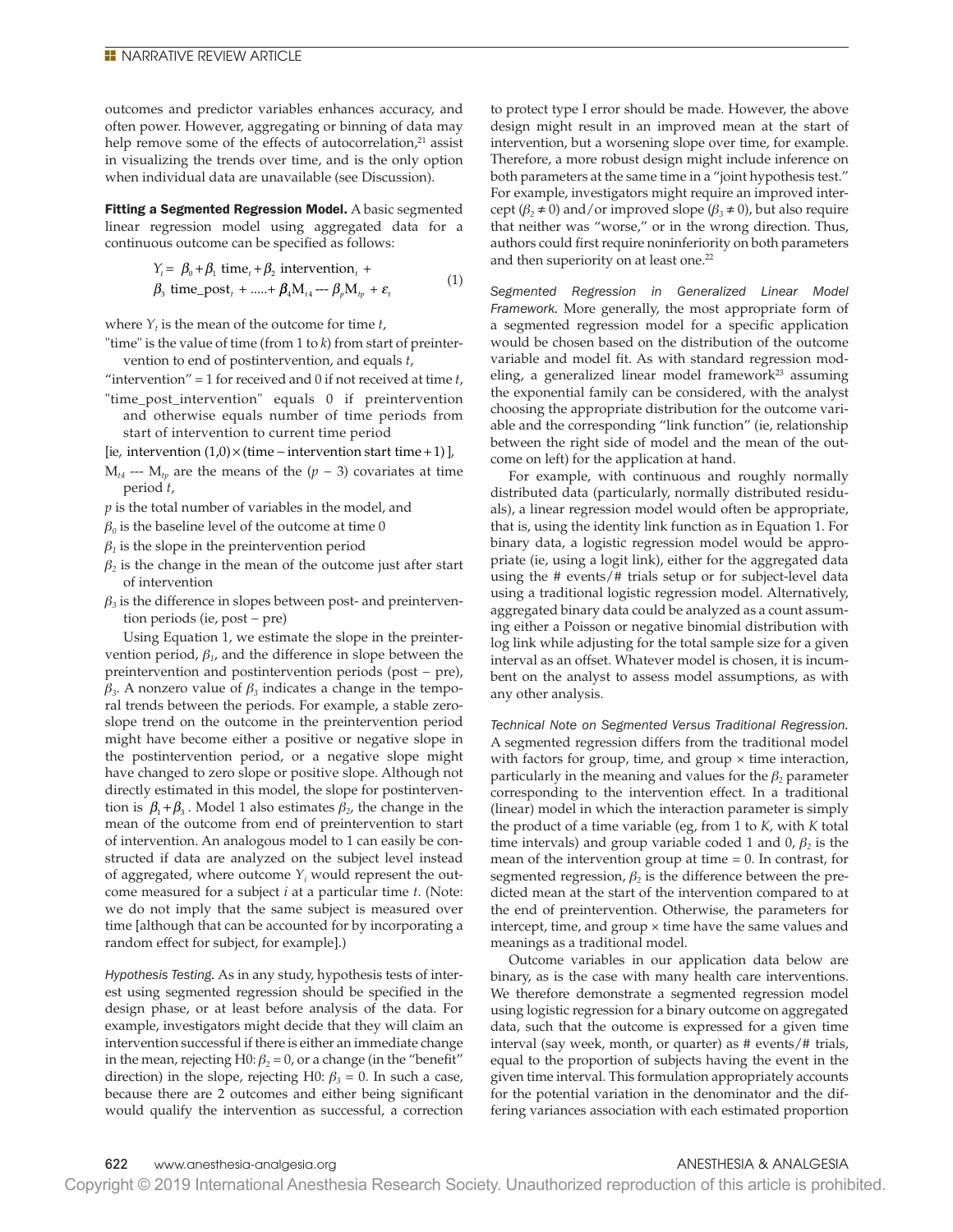over time because the variance of a proportion is a function of that proportion. Such models are better than trying to model aggregated binary outcome data using linear regression because the latter can generate nonsensical values such as proportions <0 or >1. A segmented regression model for aggregated binary data can be expressed as follows:

$$
logit (Pt = \# events / \# trials) = \beta_0 + \beta_1 time_t + \beta_2 intervention_t + \beta_3 time\_post_t + \beta_4 M_{t_4} -- \beta_p M_{t_p}
$$
 (2)

where  $P_t$  is # events/# trials (proportion with the event) for time interval *t*, values for time, intervention and time\_post are specified as in 1, and *logit*  $(P_t) = log(P_t / [1 - P_t])$ . Parameters of interest have an analogous interpretation to 1 but in terms of log odds:

- $\beta$ <sup>0</sup> is logit of outcome at time 0 [back-transform to estimate probability of outcome]
- $\beta_1$  is change in log-odds of outcome per increment in time interval in preintervention period; exponentiated *β1* is change in odds of outcome (ie, odds ratio) per increment in time period
- $\beta_2$  is change in log-odds of outcome just after the start of intervention; exponentiated  $\beta_2$  is change in odds of outcome (ie, odds ratio) just after the start of intervention
- *β3* is difference in log-odds of outcome per unit time between post- and preintervention periods

For example, a value of 0.123 for  $\beta_1$  would mean that the log odds of the outcome increases 0.123 for a difference of 1 in the time variable (eg, 1 month) in the preintervention period; exponentiating  $\beta_1$  gives an odds ratio of  $e^{0.123}$  = 1.13 , meaning that the odds of outcome is 13% higher for an increase of 1 time unit. A value of 0.4 for *β2*, exponentiated to 1.49, would mean that the odds of the outcome increased about 50% from the end of preintervention to just after the start of intervention.

For analysis on the subject/patient level (analysis #2), differences from Equation 2 are that the outcome *Yi* is not a summary for a certain time interval, but rather the outcome value for the *i*th individual at a particular time; values for "time" would correspond to the relevant date for an individual's outcome measurement; and the covariates M are not means for an interval but rather patient or system/provider/seasonal values linked to the individual. An example is given in the applications section.

When conducting a segmented regression, researchers may fnd that some of the main parameters of interest (eg,  $\beta_1$ ,  $\beta_2$ , or  $\beta_3$  in Equation 1 or 2) are not significant, suggesting that the model could be simplifed. For example, if the slopes do not differ between periods (ie, test of H0: *β<sup>3</sup>*  $= 0$  in Equation 1 nonsignificant), one might fit a reduced model that only includes time, the intervention, and indicated confounders. But while such parsimony might seem intuitive from a general modeling perspective, it can be problematic in segmented regression. For example, the intervention effect in a model with only time and intervention effects would be interpreted as the difference between interventions at any point in time, even though it would not make sense to compare them at any point in time because the periods are completely separated by time. If both the time ( $\beta_1$ ) and time after intervention ( $\beta_3$ ) variables were nonsignifcant, a model with only the intervention and confounding variables might be tempting. But it is nonetheless nearly always preferable to use a full model, which provides a more precise estimate of the effects of interest.

Predictions: With Versus Without Intervention. From the model in 2 (or similarly 1), we can also test whether the trend modeled with the observed data in the intervention period differs from what would be expected if the preintervention trend continued unabated. Such testing should be specifed in the design phase of the study. For example, investigators might plan to test at 12 and 24 months after the start of intervention whether or not the resulting mean of the outcome, as predicted by the postintervention regression line, differs from the projection of the preintervention trend. Given a signifcant change in the slope, for example, it might be important to test whether there is evidence that means at certain time points are different from what was expected without the intervention. In fact a difference in slopes with no change in intercept implies that the true means with versus without intervention would in fact differ at postintervention times. However, the below testing is important because researchers may want to know at what point the differences are detected, taking into account the observed variability in the data and postintervention regression line as well as the uncertainty in the counterfactual projection.

Equations 3 and 4 below show the predicted values of the outcome at a particular time point (called "predict t") after the start of the intervention, with and without consideration of the intervention data, respectively. We use the  $\wedge$  (or "hat") on top of model parameters here and throughout the manuscript to indicate estimates of the true population parameters, for example, when using the derived model for prediction.

$$
logit(\hat{P}_{predict~t (with)}) = \hat{\beta}_0 + \hat{\beta}_1 \text{ predict } t + \n\hat{\beta}_2 1 + \hat{\beta}_3 \text{ (predict } t - start~t) + \hat{\beta}_4 M_{t_4} - \hat{\beta}_p M_{t_p}
$$
\n(3)

 $logit(\widehat{P}_{predict~t~(without)}) = \widehat{\beta}_0 + \widehat{\beta}_1~predict~t~+$ 

$$
\hat{\beta}_4 \text{ M}_{t_4} - \hat{\beta}_p \text{ M}_{tp} \tag{4}
$$

Then the difference between the predictions in Equations 2 and 3 is as follows:

$$
\hat{\beta}_2 + \hat{\beta}_3 \text{ (predict } t \text{ - start } t), \tag{5}
$$

where "Start t" is the time indicating end of the preintervention period, "Predict t" is the time point of interest, and where Equation 5 is an estimate of the absolute difference in the predicted logit of the outcome (assuming a logistic regression model) at the prediction time of interest, with versus without considering the effect of the intervention.

The standard error for the difference in predictions in Equation 5 is calculated using the formula for the variance of a difference, then taking the square root, and estimated by the following:

$$
\widehat{\text{SE}}_{(5)=(3)-(4)} = \sqrt{\text{var}(\hat{\beta}_2) + (\text{predict } t - \text{start } t)^2 \text{var}(\hat{\beta}_3)}
$$
(6)

We can then test whether the difference in predictions at the given time point with and without considering the intervention differs from 0 using a z test and comparing z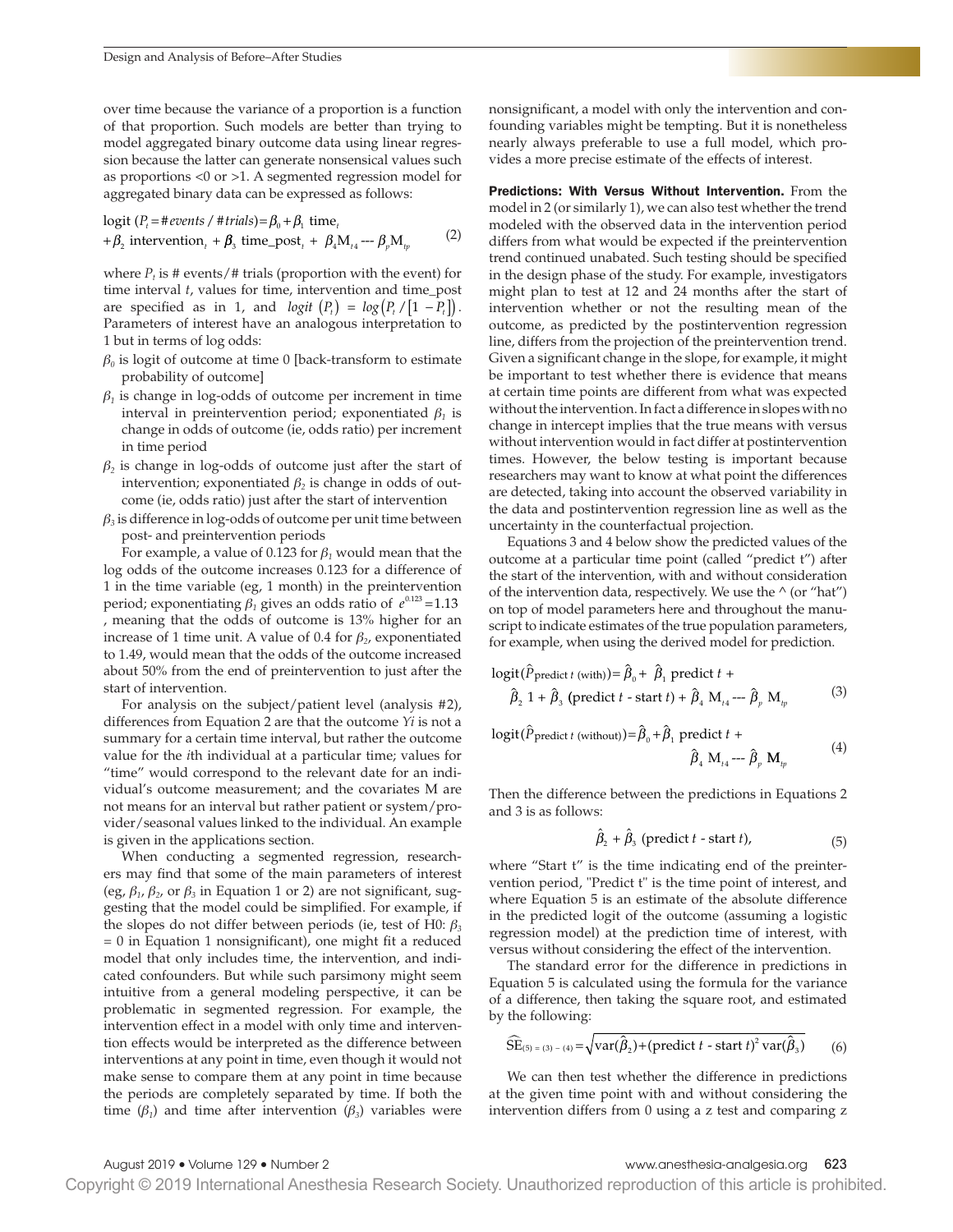$=$  difference/standard error  $=$  (5)/(6) to a standard normal distribution and rejecting if *P* < .05 in a 2-tailed test, for example.

Accounting for Autocorrelation Over Time. Segmented regression uses data measured over time from the same institution, department, or organization. In such time series, data observations that are set distances apart (eg, 1 week or 1 month) may be correlated with each other. Failing to account for this natural phenomenon in a time series analysis can give incorrect results.

The good news is that much of the autocorrelation in a segmented regression analysis may be removed by appropriate adjustment for confounding variables.18 Nevertheless, researchers should assess the autocorrelation in the model residuals after adjusting for confounding. This can be done by creating a correlogram, which is a graphical method to assess the degree of autocorrelation for successive data that are various increasing distances apart (eg, lag1, lag2, etc). In a simple analysis, evidence of autocorrelation with the previous observation would typically be indicated by a Durbin– Watson statistic of <2. Sometimes autocorrelation can be removed by simply analyzing the difference between successive data points as opposed to the data points themselves. Still, the actual autocorrelation may be complex and depend on multiple factors that are beyond the scope of this article.<sup>24</sup>

Lagarde<sup>25</sup> gives an example in which there is noticeable first-order autocorrelation (ie, errors in one period correlated with errors in the next consecutive period), with Durbin–Watson statistic of 1.23, and where estimates of the parameters of interest vary considerably depending on whether the adjustment is made or not. A challenge is that adjusting for autocorrelation can lead to a variance that is too small if not done correctly. Basic SAS code (SAS Institute Inc, Cary, NC) for making the adjustment using linear regression can be found at the end of Supplemental Digital Content 1, Document, http://links.lww.com/AA/C788.26 Different ways of coding the time variables are explained by Ostrom.27 Analyzing aggregated data may help remove some of the autocorrelation, with the best way to do this varying by application.<sup>21</sup>

# BEFORE–AFTER AND INTERRUPTED TIME SERIES DESIGNS: WITH A CONCURRENT CONTROL

Adding a concurrent control group that did not receive the intervention in either period allows researchers to compare their before–after experience with a control. This approach is a substantial improvement over a design with no concurrent control.

# Difference-in-Difference Approach

If a before–after design also has a concurrent control group that did not receive the intervention in either period, inference can often be improved by using the "difference-indifference" analytic approach.28–34 This approach compares between-period changes in cohorts that received the intervention with changes in similar cohort(s) that did not, over a similar time frame. It can be used with either short or long preintervention and postintervention time periods.

As in any cohort comparison, a key aspect of such a design is choice of an appropriate reference group or groups. The control(s) should be as similar as possible to the setting in which the intervention was implemented, including complete or considerable overlap in time, and ideally differ from the experimental setting only by the intervention. For example, a concurrent control group for assessing the impact of a new policy on cardiac surgery patients in one hospital might be a similar hospital in the same city, or better, another floor in the same department in the same hospital (assuming internal contamination can be avoided).

Simple Difference-in-Difference Method. Analysis for the simple difference-in-difference approach involves comparing the preintevention-to-postintervention change (eg, difference in means) in a unit (eg, hospital or department) in which some subjects were exposed to the intervention in the post period with the preintervention-topostintervention change during the same time period in a unit that was not exposed. While numerous time points can be used preintervention and postintervention, the simple difference-in-difference method does not compare the trends over time from before and after intervention versus concurrent trends without intervention. Instead, it compares the difference in means before and after intervention with the difference in means for similar time period(s) without the intervention.

A main assumption for this simple difference-in-difference approach is the "parallel trend" assumption, meaning that the trends over time in the groups being compared are expected to be the same if it were not for the effects of the intervention in one of the groups. Therefore, it is important to confrm that preintervention trends were similar in the exposed and control populations. Then, in the difference-indifference approach, researchers should adjust for as many potentially confounding variables as possible because the treated and concurrent control groups might differ in important ways that change over time. A key assumption is that unmeasured variables are not true confounders; that is, they either differ between groups but do not change over time (ie, are time invariant) or are time-varying factors that do not differ between groups. This implies that a graph of the data plotted over time should resemble a set of parallel lines.<sup>33</sup>

A basic difference-in-difference analysis can be formulated as a direct extension of the simple before–after comparison of means. The basic approach is to fit a regression model of the outcome *Y* as a function of cohort type (Exp = 1 for experimental cohort and 0 for concurrent control), time period (ie, Intervention = 0 for pre [or "no"] and 1 for post [or "yes"]), cohort-by-time period interaction =  $Exp \times$ Intervention (the effect of interest), and a set of potentially confounding variables M (modeled here as a vector), as follows:

$$
Y_{gt} = \beta_0 + \beta_1 \operatorname{Exp}_g + \beta_2 \operatorname{Intervention}_t + \beta_3 (\operatorname{Exp}_g \times \operatorname{Intervention}_t) + \beta M \tag{7}
$$

where  $Y_{gt}$  is, for example, the outcome for a subject in the *g*th cohort in time period *t*. For this simple model, subjects are assumed to have been measured once, so data are independent. We assess whether the difference between time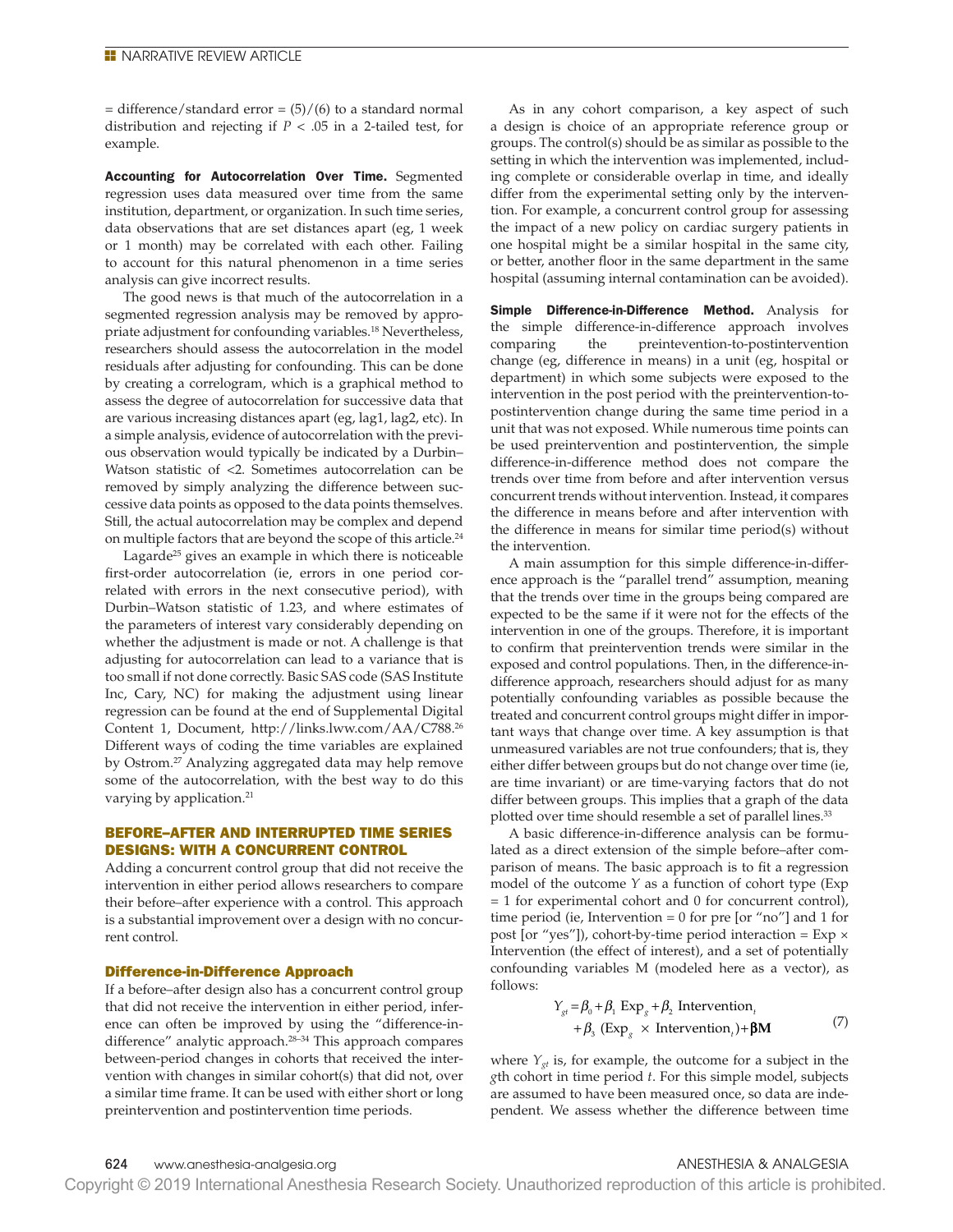periods is consistent for cohorts that did and did not receive the intervention. The parameter of interest is thus  $\beta_{3}$ , the cohort-by-time period interaction, which estimates the difference between experimental and control cohorts on the difference in means between periods 0 and 1.

The simple  $2 \times 2$  difference-in-difference design in Equation 7 can be generalized to include multiple time periods so that an entity such as a state or hospital could be modeled as being on or off the intervention ( $Exp = 1$  or 0) during any number of periods, as in the following example:

$$
Y_{igt} = \beta_0 + \beta_1 \operatorname{Exp}_g + \beta_2 \operatorname{Period}_t + \beta_3
$$
  

$$
(\operatorname{Exp}_g \times \operatorname{Period}_t) + u_i \beta_{4^*} + \beta M
$$
 (7.5)

Where *Yigt* is an outcome within the *i*th unit (eg, hospital or state) in a certain period and either on or off the intervention, and where *ui* is a fxed-effect indicator for the *i*th unit (eg, hospital or state), with separate indicator and *β* coefficient (\*) for each unit. This might be a linear mixed-effects model, which would also consider unit as a random effect or otherwise account for the potential within-unit correlation across multiple periods and exposures.

Models can also be generalized to account for secular trends, to assess further interactions, and to accommodate a continuous intervention. For example, Sun et al<sup>35</sup> used a difference-in-difference approach to assess the effect of "optout" regulation on access to surgical care for urgent cases in the United States using the National Inpatients Sample. They modeled the outcome of interest, whether a particular surgery was received by a patient, as a function of whether a particular state was in opt-out status for the given year, a year indicator, state indicator, confounding variables (patient, state, and national), and trends over time within state.

Segmented Regression With Difference-in-Difference. Interrupted time series designs can be strengthened by adding a concurrent control unit or group that did not receive the intervention.<sup>36</sup> That is, segmented regression methodology can be expanded to include units or institutions for which no intervention was implemented during the study time period, but for which all other variables of interest have been collected. The segmented regression pre-to-post differences in slopes and intercepts in settings that did receive intervention can then be compared to the analogous differences in the contemporaneous unexposed cohort(s). This approach is expected to remove more bias due to changes in secular trends compared with segmented regression without a concurrent control, thereby improving the reliability of inferences.

A segmented regression model using difference-in-difference might expand on Equation 1 as follows:

 $Y_t = \beta_0 + \beta_1$  time<sub>t</sub> +  $\beta_2$  intervention<sub>t</sub> +  $\beta_3$  time\_post<sub>t</sub> +  $\beta$ <sub>4</sub> Exp +  $\beta$ <sub>5</sub> Exp × time<sub>t</sub> +  $\beta$ <sub>6</sub> Exp × intervention<sub>t</sub> +  $\beta$ <sub>7</sub> Exp × intervention × time\_post<sub>t</sub> +  $\varepsilon$ <sub>t</sub> (8)

where Exp = 1 for the experimental cohort and 0 for the concurrent control, and  $\beta_5$ ,  $\beta_6$ , and  $\beta_7$  compare cohorts (Exp = 1 vs 0) on the segmented regression parameters in model 1. For example,  $\beta_5$  measures the difference between cohorts on preintervention slope, *β6* compares cohorts on change in intercept at start of intervention, and  $\beta$ <sup>7</sup> compares cohorts on the change in slope between periods. An intervention might be considered effective in this model if either or both parameters  $β<sub>6</sub>$  or  $β<sub>7</sub>$  were found to differ from 0, following a joint hypothesis setup discussed earlier after Equation 1.

Advanced Difference-in-Difference Methods. Differencein-difference methods can be expanded to directly adjust for additional factors when estimating the treatment effect, such as known confounding variables, in what is called a difference-in-difference-in-difference method. For example, one can frst estimate the difference-in-difference to compare hospitals that did versus did not experience the intervention across similar time periods, and then subtract off the within-hospital difference for a factor that may be confounding the comparison of interest.<sup>33</sup>

#### Stepped-Wedge Cluster Randomized Trials

A new policy or practice can also be tested in a steppedwedge cluster randomized design. In this design, clusters such as hospitals, hospital units, or practices all start without the intervention and are randomly started on the intervention at predefned intervals through the study period until all are receiving it. Once an intervention is begun in a cluster, it remains in place for the study duration.37,38 In the first period, no clusters receive intervention, and by the last period, all receive it, thus creating "steps" when enrollment is graphed over time. In the analyses, adjustment should be made for the intracluster correlation, including repeated measurements on units within a cluster.

A stepped-wedge design is practical when logistical or ethical consideration preclude all clusters starting the intervention at the same time as would happen in a cluster randomized trial, and when individual randomization and intervention concealment are not practical. More steps are better, and each step should be long enough to observe outcomes on patients. Delayed rollout and delayed treatment effects within a step can decrease power. Careful planning is required to avoid this issue altogether, although statistical approaches can be used to adjust for the fraction of the optimal follow-up time that was experienced in a step. There may also be problems with contamination due to long periods between initial recruitment and intervention start. A stepped-wedge design usually requires fewer clusters than a parallel design but more measurements per cluster. The magnitude and variance of treatment effect heterogeneity between clusters should be considered in sample size calculations.

While a before–after design is completely confounded by time, stepped-wedge designs have overlap and are thus only partially confounded by time.<sup>39</sup> Because introduction of the intervention is staggered over time with a higher percentage of clusters under the intervention toward the end, and because many potentially confounding factors also change over time, the analysis must include adjustment for trends over time, usually accomplished by including a variable indicating the timing of each "step." Trends over time within each step may also be assessed, accounted for, and compared to preintervention periods as with an interrupted time series. Thus, modeling can be used to separate time and intervention effects.39–41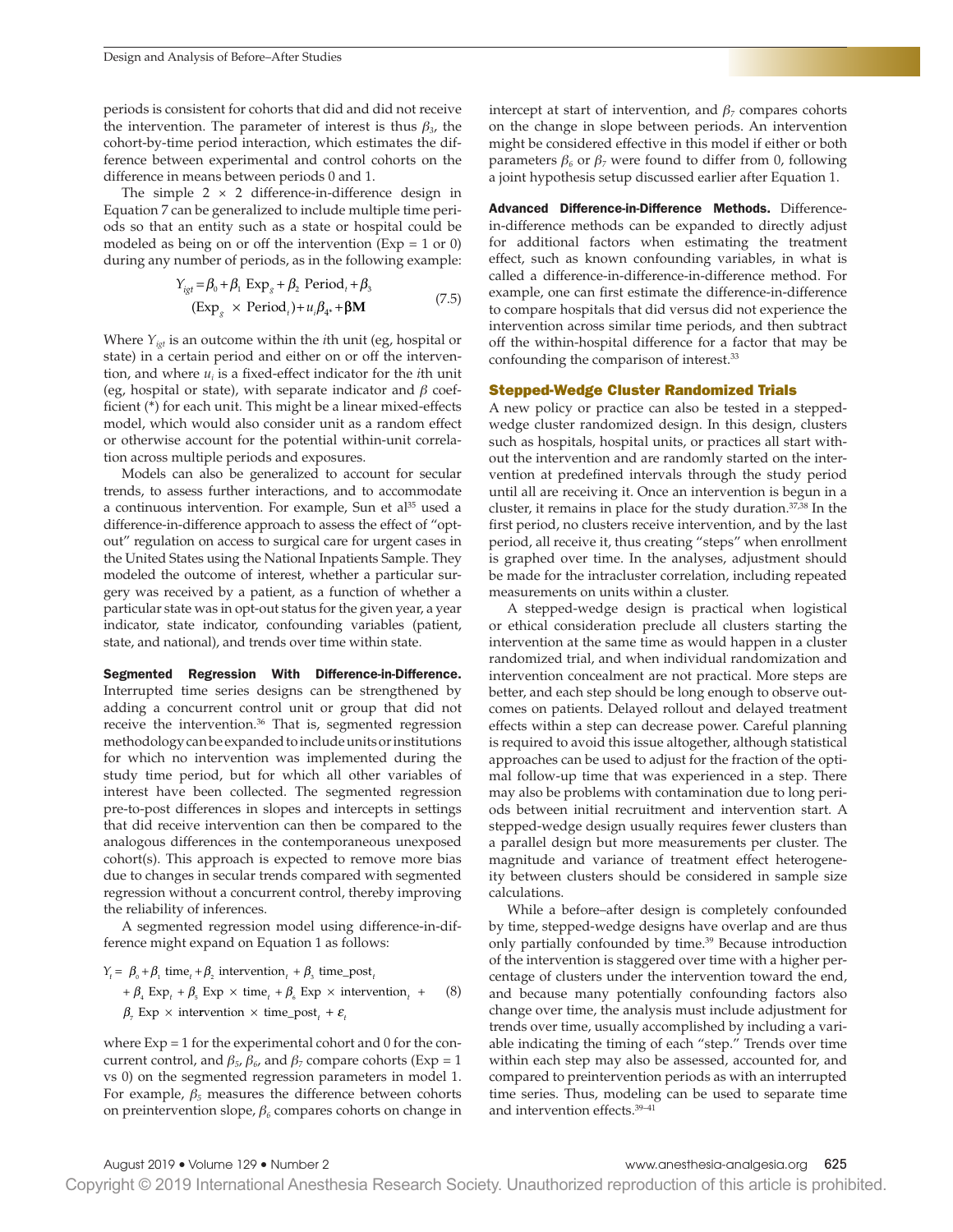### Traditional Cluster Randomized Trials

Arguably, the strongest approach to evaluation of systematic changes that preclude individual randomization is a cluster randomized trial in which all clusters are randomized in a parallel fashion to either intervention or control.<sup>3,4</sup> This design removes bias associated with changing trends over time, so that all intervention groups experience the same changes, at least within the randomized strata. Sample size for a cluster randomized trial is based largely on the number of clusters and the expected within-cluster correlation; adequately powered trials thus typically require many clusters.42,43 Cluster randomized trials are challenging to organize and execute; thus, they remain rare. Nonetheless, cluster randomization is the preferred approach for quantifying effects of system changes when they are logistically practical.44

### Sample Size and Power Considerations

See the section on requirements for a segmented regression for basic data requirements to appropriately fit a segmented regression model. As with any study, power for the primary outcome should be estimated when designing before–after or interrupted time series studies. For segmented regression, authors should specify the change in slope and/or intercept between the preintervention and postintervention periods that they want to be able to detect with sufficient power. Existing monthly summary data might be used, for example, to estimate a slope and standard error in hypothesized preintervention and postintervention periods. When practical, the best approach is to use existing data for the preintervention period that will provide an accurate estimate of the preintervention slope, and then, for example, calculate the difference in slopes (post − pre) that they would have sufficient power to detect under the circumstances.

Sample size calculations for a study using segmented regression to analyze time series data should include total sample size for each period, number of intervals in each period, effect size (difference in slopes and/or intercepts between periods), and the expected autocorrelation over time.<sup>45</sup> In their 2011 article, Zhang et al<sup>45</sup> detail approaches with examples and offer a SAS program on request. Kontopantelis<sup>46</sup> wrote a STATA module for simulation-based power calculations for interrupted time series designs, but it only tests for level changes and not changes in slope. Penfold and Zhang<sup>47</sup> gives an example of the database needed to conduct an interrupted time series, as well as SAS code to implement a difference-in-differences model. For stepped-wedge and cluster randomized trials, Hemming and Taljaard<sup>48</sup> provide excellent guidance on sample size calculations.

For a cluster randomized trial, the total required sample size is a function of the number of subjects per cluster, the number of clusters, and the expected intracluster correlation. The total required sample size can thus be calculated as the product of the sample size required for a traditional parallel-group randomized trial and what is called the "design effect" or variance inflation factor,  $1 + (n - 1)\rho$ , where n is the average cluster size and  $\rho$  is the intraclass correlation. In general, lower cluster size with more clusters, along with lower intraclass correlation, will decrease the total sample size.<sup>49,50</sup>

# APPLICATION OF SEGMENTED REGRESSION TO THE ADULT MEDICAL EMERGENCY TEAM STUDY

Starting in 2012, a group of clinicians at the Cleveland Clinic restructured the rapid response team to be anesthesiologist led, based on the hypothesis that the change would improve the AMET results by decreasing cardiopulmonary attacks and in-hospital mortality. For our application of these methods, we assess the tertiary hypothesis that the change would increase the number and percent of rapid response team calls among all eligible patients ("rapid response").

We used data from this currently unpublished study to conduct a segmented regression analysis that assessed the relationship between the restructuring of care and the 3 outcome variables, especially rapid response. The preintervention period ran from January 1, 2009, to December 31, 2011 (3 years), and the intervention period from January 1, 2012, to December 31, 2016 (4 years). The analysis included full data on 151,145 cases on 93, 970 hospitalized patients, of whom 44% were in the preintervention period and 56% thereafter. SAS code for the main analyses is given in Supplemental Digital Content 1, Document, http://links. lww.com/AA/C788.

In this application, we stipulate that the intervention will be deemed effective if there is either an improvement in the slope (ie,  $\beta_3 \neq 0$  in Equation 2 in the "benefit" direction) and/or a sudden improvement in the outcome (ie,  $\beta$ <sub>2</sub>  $\neq$  0 in the "benefit" direction) corresponding with the intervention, and that the intervention is at the same time not found to be worse (inferior) on either outcome. Because significance on either of the 2 tests for benefit would allow a conclusion that the intervention was effective, a Bonferroni correction should be applied to the significance criterion (eg,  $0.05/2 = 0.025$ ).<sup>22</sup>

# Crude Results (Ignoring Time Trends)

We begin with a naïve comparison between the periods, as discussed above in the section Comparing Means Is Invalid. Over the study period, the percentage of all cases in the preintervention and postintervention periods experiencing rapid response was  $1.7\%$  vs  $3.6\%$  ( $P < .001$ ). Results were similar using the first record for each patient.

While these results are in the expected direction and statistically signifcant, we cannot accurately conclude that the difference is due to the intervention because we ignored the preintervention and postintervention trends over time. For example, clear trends over time in the rapid response outcome are evident from Figure 2. We also ignored confounding due to other factors. A more appropriate analysis is to consider 2 distinct segmented regression analyses to compare the periods—first using aggregated monthly data and then using data from individual patients.

#### Analysis 1: Aggregated Data

A sample of the monthly aggregated data in the Adult Medical Emergency Team study is given in Table 1, and raw (unadjusted) data for the outcome over time for each time period are given in Figure 2. We aggregated the data by month mainly to be able to display the trend and its linearity and stability in the outcome over time. We chose 1-month intervals because that gave sufficient data for each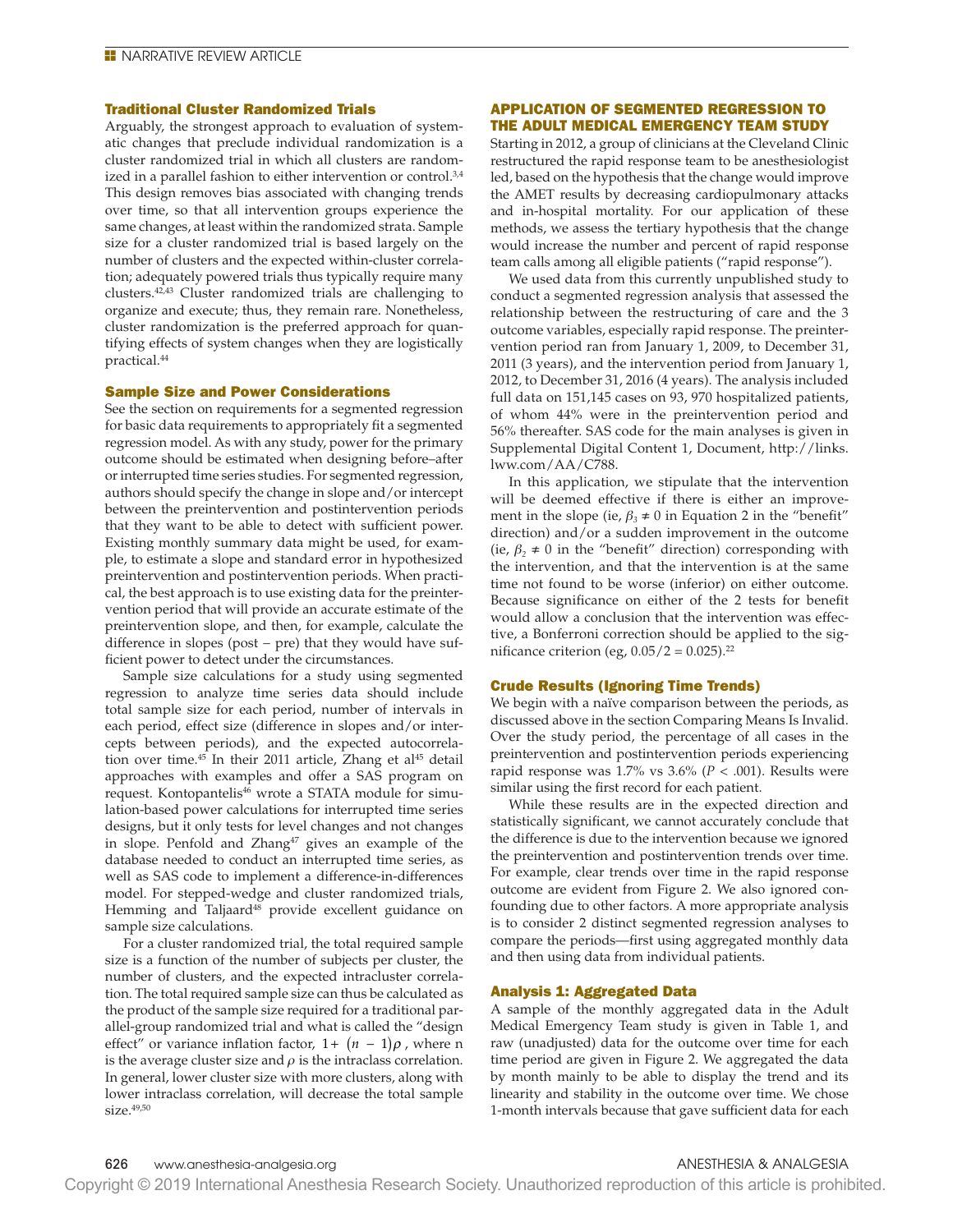

Figure 2. Segmented regression of application study data-unadjusted. Monthly data from our application study in which investigators at the Cleveland Clinic sought to evaluate whether modifying the adult medical emergency team to be anesthesiologist led would increase the percentage of candidate patients for whom an RR call was made compared to the previous period during which the team was led by general physicians. Data are 151,145 records on 93,970 patients. Solid lines through the data are the estimated preintervention and postintervention lines estimated from Equation 2, a logistic segmented regression model on the outcome of proportion of RR encounters for a given month (ie, # encounters/# available patients). The dotted line in the postintervention period is the projected preintervention trend. The represented slopes and intercepts are not adjusted for confounding variables, but the *P* value of <.001 for difference in slopes between the periods is adjusted, indicating a decreased slope in the postintervention period compared to preintervention. RR indicates rapid response.

interval, and also a sufficient number of intervals within each period to allow visualization and modeling of the relationship over time.

We focus our exposition of methods on the rapid response outcome variable—the proportion of available patients in the given month in whom the rapid response team was called. Data were modeled using logistic regression with the outcome defned as # events/# trials for each month, as in Equation 2, where "# events" was the number of rapid response calls, and "# trials" was the number of available patients for a given month. In the final model, we adjusted for a robust list of potential confounding variables (as the mean for a given month) including patient age, body mass index, surgical versus medical status, and 8 comorbidities including history of renal failure, liver disease, solid tumor without metastasis, obesity, unintended weight loss, anemia, drug above, and depression. The model was derived by including as many biologically plausible potential confounding variables as possible without overfitting. The entire list of potential confounding variables is summarized between periods in Supplemental Digital Content 2, Appendix, Table A1, http://links.lww.com/AA/C787.

All Data, Confounder Adjusted. Results at the top of Table 2 indicate that: (1) the preintervention log-odds ratio for the rapid response outcome over time ("months" variable), or slope, was significantly greater than 0 (odds ratio [95% CI] of outcome for a 1-month increase of 1.04 [1.03–1.05], *P* < .001 testing whether  $\beta_1$  in Equation 2 equals 0); (2) there was not a statistically significant increase or jump in the odds of the outcome from just before to just after the start

|                  |                                            |                             |                | <b>Intervention</b><br>$(1 =$ Anesthesia | <b>Time</b><br><b>Postintervention</b> |                                      |                                  |                                        |
|------------------|--------------------------------------------|-----------------------------|----------------|------------------------------------------|----------------------------------------|--------------------------------------|----------------------------------|----------------------------------------|
|                  | <b>Outcome Variable</b>                    |                             | Time (mo)      | Led)                                     | $(-36 \text{ mo})$                     | <b>Monthly Means for Confounders</b> |                                  |                                        |
| $\mathbf N$      | No. of<br><b>Rapid</b><br><b>Responses</b> | % Rapid<br><b>Responses</b> |                |                                          |                                        | Age                                  | <b>Body Mass</b><br><b>Index</b> | <b>Chronic</b><br><b>Heart Failure</b> |
| 1867             | 11                                         | 0.59                        | $\mathbf{1}$   | $\mathbf{O}$                             | $\mathbf{O}$                           | 56.42                                | 28.72                            | 0.08                                   |
| 1686             | 12                                         | 0.71                        | $\overline{2}$ | $\Omega$                                 | $\Omega$                               | 55.88                                | 28.63                            | 0.08                                   |
| 1922             | 14                                         | 0.73                        | 3              | $\mathbf{O}$                             | $\Omega$                               | 56.05                                | 29.50                            | 0.09                                   |
| 1899             | 22                                         | 1.16                        | $\overline{4}$ | $\mathbf{O}$                             | $\mathbf{O}$                           | 56.11                                | 29.18                            | 0.09                                   |
| 1821             | 19                                         | 1.04                        | 5              | $\mathbf{O}$                             | $\mathbf{O}$                           | 56.27                                | 28.60                            | 0.09                                   |
| 1978             | 19                                         | 0.96                        | 6              | $\mathbf{O}$                             | $\Omega$                               | 56.03                                | 28.67                            | 0.09                                   |
| 2020             | 24                                         | 1.19                        | $\overline{7}$ | $\overline{O}$                           | $\mathbf{O}$                           | 56.20                                | 28.74                            | 0.08                                   |
| 1958             | 19                                         | 0.97                        | 8              | $\overline{O}$                           | $\Omega$                               | 56.19                                | 29.08                            | 0.10                                   |
| 1940             | 29                                         | 1.49                        | 9              | $\mathbf{O}$                             | $\mathbf{O}$                           | 56.45                                | 28.98                            | 0.08                                   |
| 2058             | 39                                         | 1.90                        | 10             | $\mathbf{O}$                             | $\mathbf{O}$                           | 55.36                                | 29.20                            | 0.09                                   |
| $\cdots$<br>1956 | 58                                         | $\cdots$<br>2.97            | $\cdots$<br>37 | $\cdots$<br>$\mathbf{1}$                 | <br>$\mathbf{1}$                       | $\cdots$<br>56.26                    | <br>28.99                        | 0.11                                   |
| 1779             | 47                                         | 2.64                        | 38             | $\mathbf{1}$                             | $\overline{2}$                         | 56.00                                | 28.94                            | 0.10                                   |
| 1934             | 38                                         | 1.96                        | 39             | $\mathbf{1}$                             | 3                                      | 55.87                                | 29.50                            | 0.10                                   |
| 1817             | 46                                         | 2.53                        | 40             | $\mathbf{1}$                             | $\overline{4}$                         | 56.05                                | 29.65                            | 0.09                                   |
| 1884             | 46                                         | 2.44                        | 41             | $\mathbf{1}$                             | 5                                      | 55.61                                | 29.16                            | 0.12                                   |
| 1757             | 38                                         | 2.16                        | 42             | $\mathbf{1}$                             | 6                                      | 55.94                                | 29.19                            | 0.11                                   |
| 1856             | 49                                         | 2.64                        | 43             | $\mathbf{1}$                             | $\overline{7}$                         | 55.56                                | 28.71                            | 0.09                                   |
| 1945             | 56                                         | 2.88                        | 44             | $\mathbf{1}$                             | 8                                      | 55.10                                | 29.26                            | 0.10                                   |
| 1869             | 52                                         | 2.78                        | 45             | $\mathbf{1}$                             | 9                                      | 54.57                                | 28.64                            | 0.10                                   |
| $\sim$ $\sim$    |                                            | $\cdots$                    | XX             | $\cdots$                                 | $\cdots$                               | $\cdots$                             | $\cdots$                         |                                        |

Y variables and monthly means for confounders represent the mean across all cases for each month of the study. "Intervention" is 1 for the intervention period (anesthesia-led adult medical emergency team, started in month 37) and 0 for preintervention period (general physician led).

<sup>a</sup>Sample of monthly data used in the section Application of Segmented Regression to the Adult Medical Emergency Team Study.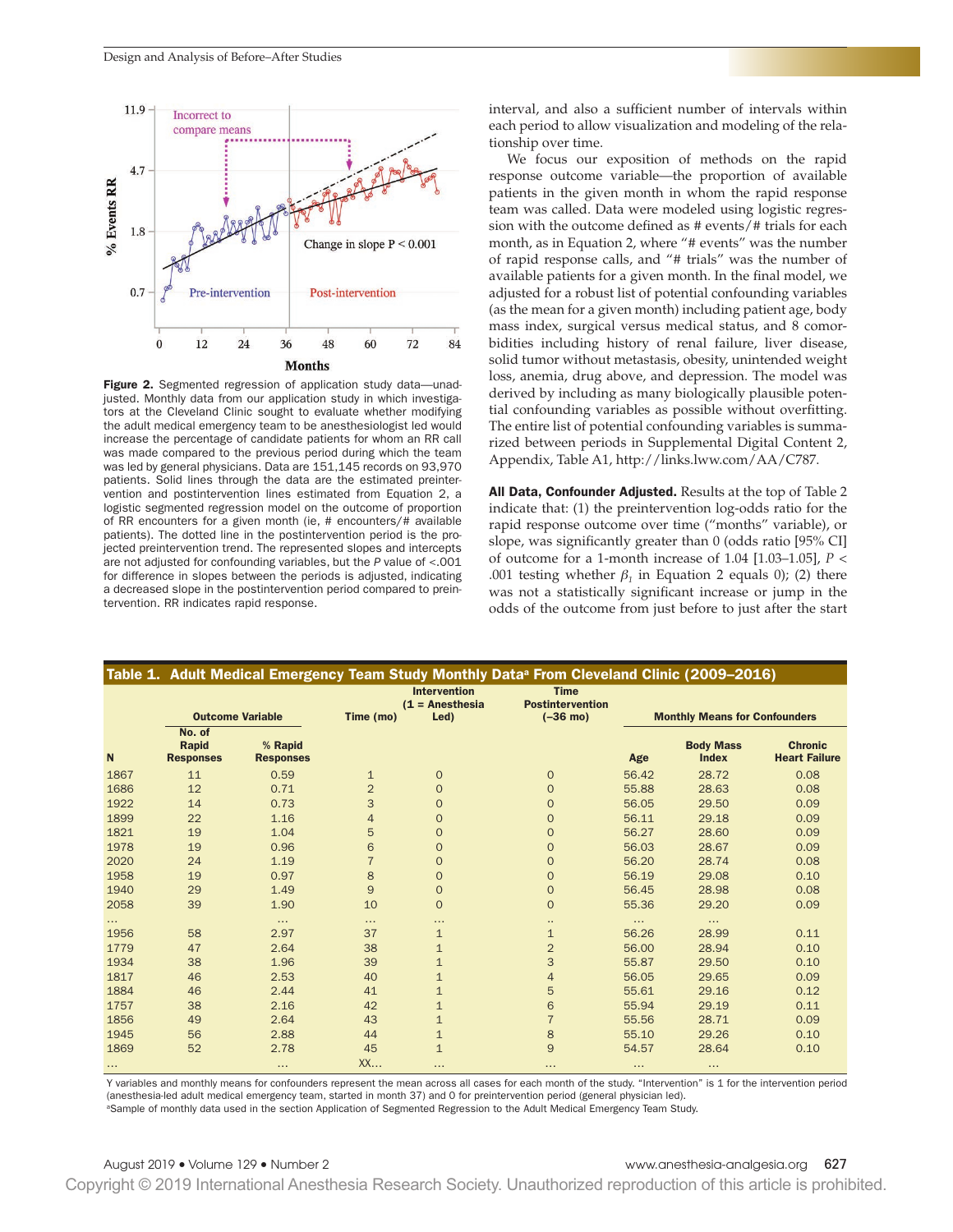| Table 2. Analysis 1: Segmented Regression on Aggregated Monthly Data |                 |                                                                   |                  |                     |         |  |  |  |
|----------------------------------------------------------------------|-----------------|-------------------------------------------------------------------|------------------|---------------------|---------|--|--|--|
| <b>Parameter</b>                                                     | <b>Estimate</b> | <b>Standard Error</b>                                             | 95% CI           | Odds Ratio (95% CI) | P Value |  |  |  |
|                                                                      |                 | All data, confounder adjusted: 151,145 records on 93,970 patients |                  |                     |         |  |  |  |
| Intercept, $\beta_0$                                                 | $-0.264$        | 3.09                                                              |                  |                     | .93     |  |  |  |
| Time, $\beta_1$                                                      | 0.041           | 0.006                                                             | 0.029, 0.053     | 1.04(1.03, 1.05)    | < .001  |  |  |  |
| Intervention, $\beta_2$                                              | $-0.158$        | 0.113                                                             | $-0.379, 0.063$  | 0.85(0.68, 1.06)    | .16     |  |  |  |
| Time post, $\beta$ <sub>2</sub>                                      | $-0.024$        | 0.006                                                             | $-0.036, -0.011$ | 0.98(0.96, 0.99)    | < .001  |  |  |  |
| First record per patient, confounder adjusted: $N = 93,970$          |                 |                                                                   |                  |                     |         |  |  |  |
| Intercept, $\beta_0$                                                 | 2.40            | 2.11                                                              |                  |                     | .26     |  |  |  |
| Time, $\beta_{\tau}$                                                 | 0.044           | 0.005                                                             | 0.034, 0.054     | 1.045(1.035, 1.055) | < .001  |  |  |  |
| Intervention, $\beta_2$                                              | $-0.432$        | 0.129                                                             | $-0.684, -0.179$ | 0.65(0.51, 0.84)    | .001    |  |  |  |
| Time post, $\beta$ .                                                 | $-0.022$        | 0.006                                                             | $-0.034, -0.011$ | 0.98(0.97, 0.99)    | < .001  |  |  |  |
| All data, unadjusted: 151,145 records on 93,970 patients             |                 |                                                                   |                  |                     |         |  |  |  |
| Intercept, $\beta_0$                                                 | $-4.548$        | 0.068                                                             |                  |                     | < .001  |  |  |  |
| Time, $\beta_1$                                                      | 0.025           | 0.003                                                             | 0.019, 0.031     | 1.025(1.019, 1.031) | < .001  |  |  |  |
| Intervention, $\beta_2$                                              | $-0.047$        | 0.068                                                             | $-0.180, 0.087$  | 0.95(0.84, 1.09)    | .49     |  |  |  |
| Time_post, $\beta$ <sub>3</sub>                                      | $-0.008$        | 0.003                                                             | $-0.015, -0.002$ | 0.992(0.985, 0.998) | .014    |  |  |  |

Outcome is the proportion of rapid response calls for given month. Logistic regression model with # events/# trials setup assessed change in log odds (slope) and intercept after start of adult medical emergency team anesthesiologist-led intervention. Results: All 3 analyses show an increasing trend before intervention (*β<sup>1</sup>* ≠ 0), which decreased during the intervention period (*β<sup>3</sup>* ≠ 0). Only the second analysis showed a signifcant change (a drop) in the outcome at the start of intervention (*β<sup>2</sup>* ≠ 0). Only the frst analysis, using all data, confounder adjusted, shows signifcant change (improvement) in slope postintervention. Time: months since start of study (1-36 preintervention and 37-79 postintervention). Intervention: 0 for preintervention, 1 for post. Time\_post: equals 0 in preintervention period and starts at 1 for first month in postintervention.

 $\beta_0$ : intercept: covariable-adjusted log odds of outcome at time 0 with intervention = 0.

*β<sup>1</sup>* : preintervention slope (change in log odds of outcome per month). *β<sup>2</sup>* : log-odds ratio of outcome at the start of intervention compared to end of preintervention. *β<sup>3</sup>* : difference between periods in slope of outcome over time (postintervention minus preintervention).

of intervention (odds ratio [95% CI], 0.85 [0.68–1.06], *P* = .16 testing whether  $\beta_2 = 0$ ); and (3) the trend over time (the slope, or log odds of outcome over time) was decreased after the intervention compared to before, with an estimated change (95% CI) in log-odds ratio per month of 0.98 (0.96– 0.99),  $P < .001$  testing whether  $\beta_3 = 0$ . Because the change in slope was in the wrong direction (ie, indicating "inferior" to preintervention trend), the intervention was not deemed effective by this analysis.

A change in log-odds ratio (ie, the slope) can be visualized with the unadjusted results in Figure 2 in which there appears to be a positive trend in the preintervention period that is slightly attenuated in the postintervention period. Note that the vertical axis for Figure 2 is appropriately on the logit scale to coincide with the logistic regression model. If the data were instead plotted on the actual scale by plotting the actual percent or proportion with the outcome, the conclusion from the plot and a corresponding analysis on that raw scale (eg, using linear regression on the percent with outcome each month) might well be different—and incorrect.

We assessed the goodness of fit of the above model using the Hosmer–Lemeshow goodness-of-ft test, with a resulting *P* value of .03, indicating some evidence of lack of ft. A plot of standardized Pearson residuals showed several residuals with absolute value >2, and one of them (the last observation) >3. Removing the data point with the largest residual (-3.3, the final month in the study) improved the fit of the model  $(P = .26)$ ; this gave an almost identical estimate of the difference in slopes (*P* value still <.001), but now shows a statistically significant drop at the start of intervention ( $P = .034$  compared to  $P = .16$ ). But because there is no particular reason to believe the last month's data were erroneous, we retain the original model as the primary result. From a plot of the confounder-adjusted residuals over time, there did not appear to be evidence of strong autocorrelation over time (data not shown). Residuals also appeared

to be normally distributed, both visually and passing the Shapiro–Wilks test for normality.

First Record Per Patient. Table 2 also gives results on the aggregated data using only the first record per patient, including 93,970 records. Results on the preintervention trend (*P* < .001) and change in trend postintervention (*P* < .001) are very close, with the same conclusion, compared to using the full dataset at the top of Table 2.

But in this analyses, there is also evidence of a reduction in outcome events (ie, rejecting the null hypothesis that  $\beta$ <sub>2</sub> = 0) at the start of the intervention, with an odds ratio (95% CI) of 0.65 (0.51–0.84) indicating lower odds of the outcome. Very similar results were found when using the last instead of the frst observation for each patient (results not shown). Finally, the unadjusted results at the bottom of Table 2 for this same events/trials logistic segmented regression give the same conclusions as the adjusted results, both using all data.

Predictions "With" Versus "Without" Intervention. From this model, we can also test whether, for example, the trend modeled with the observed data in the intervention period differs from what would have been expected if the previous trend would have continued. We did this by applying Equations 3, 4, and 5 below (\* indicates application of previously defned equations of the same number):

$$
logit(\hat{P}_{60 \text{ (with)}}) = \hat{\beta}_0 + \hat{\beta}_1 60 + \hat{\beta}_2 1 + \hat{\beta}_3 24 + covariates, (3)^*
$$

$$
logit(\hat{P}_{60(w/o)}) = \hat{\beta}_0 + \hat{\beta}_1 60 + + covariates, (4)^*
$$

Then the difference between  $(3)$ <sup>\*</sup> and  $(4)$ <sup>\*</sup> is

$$
\hat{\beta}_2 + \hat{\beta}_3 \times 24,\tag{5}^*
$$

# 628 www.anesthesia-analgesia.org ANESTHESIA & ANALGESIA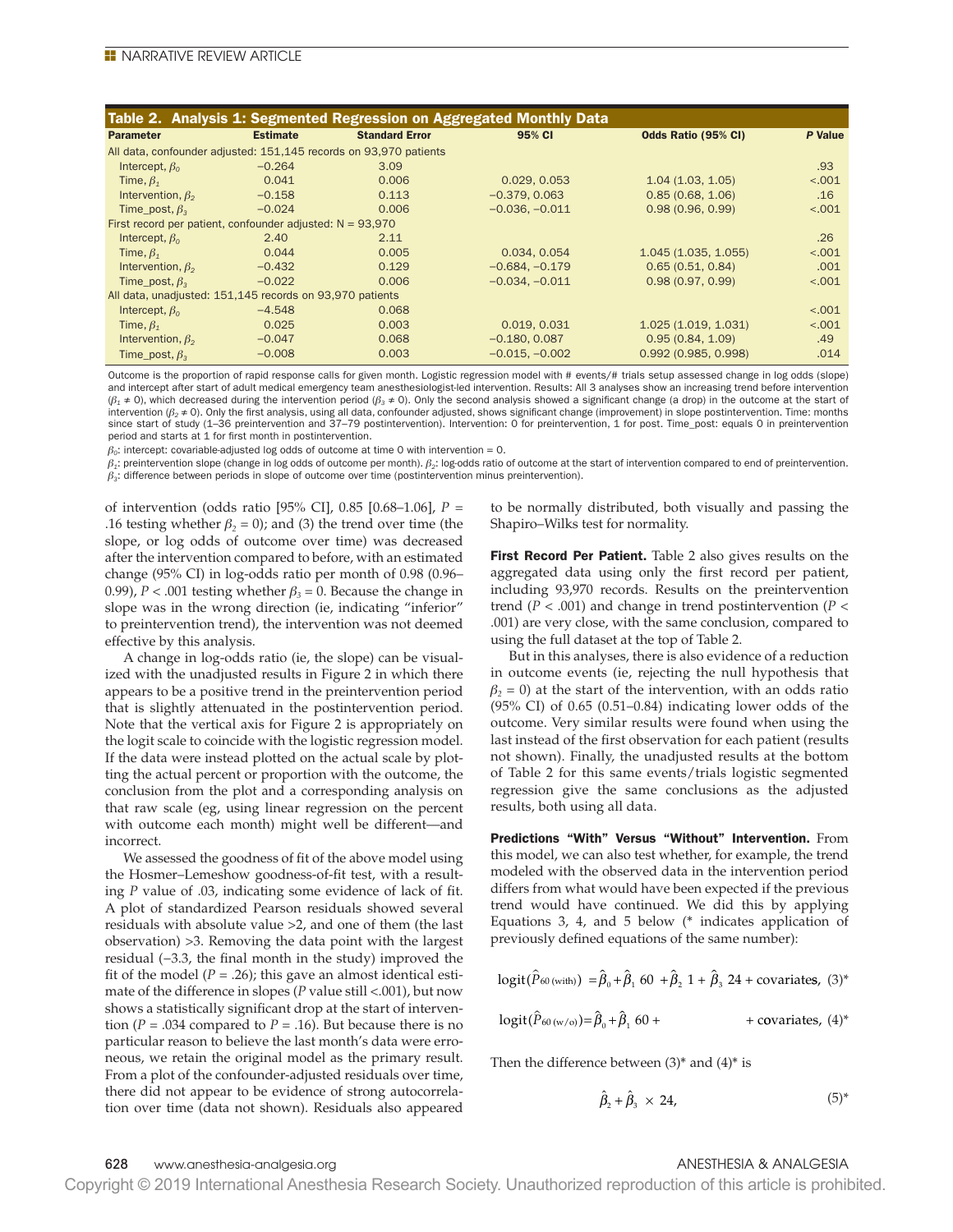which gives an estimate of the absolute difference in the predicted logit of the outcome at 60 months (ie, 24 months after the start of intervention) between the preintervention trend and the postintervention trend.

Our estimates give  $logit(P_{60 [with\text{ intervention}]}) - logit$ ( $P_{60}$ [without intervention]) =1.493 − 2.196 = − 0.703 or using 5<sup>\*</sup>, equals  $\hat{\beta}_2 \times 1 + \hat{\beta}_3 \times 24 = -0.1579 - 0.0237 \times 24 = 0.0198$  $-0.1512 = -0.727$  which differs only by rounding error.

Then using Equation 5, we estimate the standard error of the difference in 5\* by:

$$
SE_{(5) = (3) - (4)} = \sqrt{\text{var}(\hat{\beta}_2) + (\text{predict } t - \text{ start } t)^2 \text{var}(\hat{\beta}_3)}
$$
  
=  $\sqrt{\text{var}(\hat{\beta}_2) + 24^2 \text{var}(\hat{\beta}_3)}$   
=  $\sqrt{0.1128^2 + 24^2 (0.0064^2)} = \sqrt{0.034} = 0.185$ 

We then conducted a z-test assessing whether the difference in the predictions (considering the postintervention data or not) at 24 months into the intervention period equals zero by comparing  $z =$  difference/standard error = −0.703/0.185 = −3.79 to a standard normal distribution, for which the 2-sided test yields *P* < .001. Results indicate a statistically significant lower predicted logit (and corresponding lower probability of the outcome) with versus without the intervention at 24 months into the intervention period. Comparing predictions at 36 and 48 months after the start of intervention were even more significant, in line with the estimated decrease in log odds (or slope) of the outcome in the postintervention period reported in Table 2. Such an association could further be expressed as a percent difference in the predicted values.14 Note that Equations 3 and 4 and their difference are given on the logit scale above because we are using a logistic regression model and the logit, or  $\log(p / [1-p])$ , where *p* is the probability of outcome, is a normally distributed variable, enabling inference with standard statistical tests. The estimated probability of outcome for either equation can be calculated by  $\exp\left(\frac{\log(t)}{1+\exp\left(\log(t)\right)}\right)$ .

#### Analysis 2: Case-Level Data

Case-level analyses for the outcome of rapid response activation (yes/no) were conducted on cases for which all listed potential confounding variables were available. We conducted 3 separate segmented regression analyses, with results given in Table 3.

All Data, Confounder Adjusted. For the primary analysis (top of Table 3), multiple records were retained for patients with >1 encounter. Segmented regression was conducted using a generalized estimating equation logistic model for 93,970 patients with 151,145 observations to adjust for confounding and within-subject correlation (exchangeable correlation assumed) on the repeated measurements for some subjects. This within-subject correlation is a different entity from the possible autocorrelation across data in a time series that was discussed earlier. The preintervention slope was significantly positive (ie, rejecting H0:  $\beta_1 = 0$ ,  $P <$ .001). However, there was little evidence of a change in the outcome at the start of intervention to reject H0:  $β_2 = 0$  (*P* = .87). Finally, there was insufficient evidence to reject H0:  $\beta_3$ 

 $= 0$  ( $P = .051$ ) of the slope changing in the postintervention period compared to preintervention at the .05 signifcance level, although it was close being deemed a more negative slope. In this analysis, therefore, the intervention was not deemed effective (ie, neither *β2* nor *β3* differed from 0).

First Record Per Patient, Confounder Adjusted. A second analysis used only the first observation for each patient, resulting in  $N = 93,970$  observations. Using segmented regression and adjusting for confounding in a logistic regression model again showed a significantly positive slope in the preintervention period  $(P = .001)$ , not sufficient evidence of change in intercept at the start of intervention  $(P = .42)$ , and a decline in the slope (ie, in the unexpected direction) in the postintervention period compared to preintervention (*P* = .003).

First Record for Each Patient: Crude/Unadjusted. Finally, analysis was done on the frst observation per patient, but with no adjustment for confounding. Conclusions were the same as in Analysis B, so that confounding adjustment had little noticeable effect.

# Application Summary

The conclusion from crude analyses ignoring the time trends was that the anesthesiologist-led Adult Medical Emergency Team was associated with better outcomes. In contrast, segmented regression analyses did not identify a beneft.

From the aggregated data on the rapid response activation outcome, our frst conclusion was that the outcome increased over time in the preintervention period in each analysis, that is, when using all data, when using either the first or last record per patient, and whether or not adjusting for confounding. There was also a consistent, unexpected decrease in the log odds or slope of the outcome in postintervention compared to preintervention. Finally, there was no evidence of an abrupt change in the outcome just after the start of intervention compared to the end of preintervention when using all data, although a reduction was detected when using either the first or last observation per patient.

Results from the case-level data were similar to those of the aggregated data in having an increasing preintervention slope that decreased postintervention, but there was no evidence of an abrupt reduction after the start of intervention. In this study, more credence might be given to the subject-level data in Table 3 because we were able to use all patient data and adjust for within-subject correlation using generalized estimating equations, whereas the aggregated data analysis in Table 2 was not adjusted for within-subject correlation.

Our overall conclusion was that there was no evidence that changing the Adult Medical Emergency Team to being anesthesiologist led had a positive effect on the utilization of rapid response. Rather, the intervention might have slowed the progress in rapid response usage being made before the intervention.

#### **DISCUSSION**

Major health system processes are changed under the assumption that the changes will enhance care, reduce cost, or otherwise improve health care. But just as with drugs and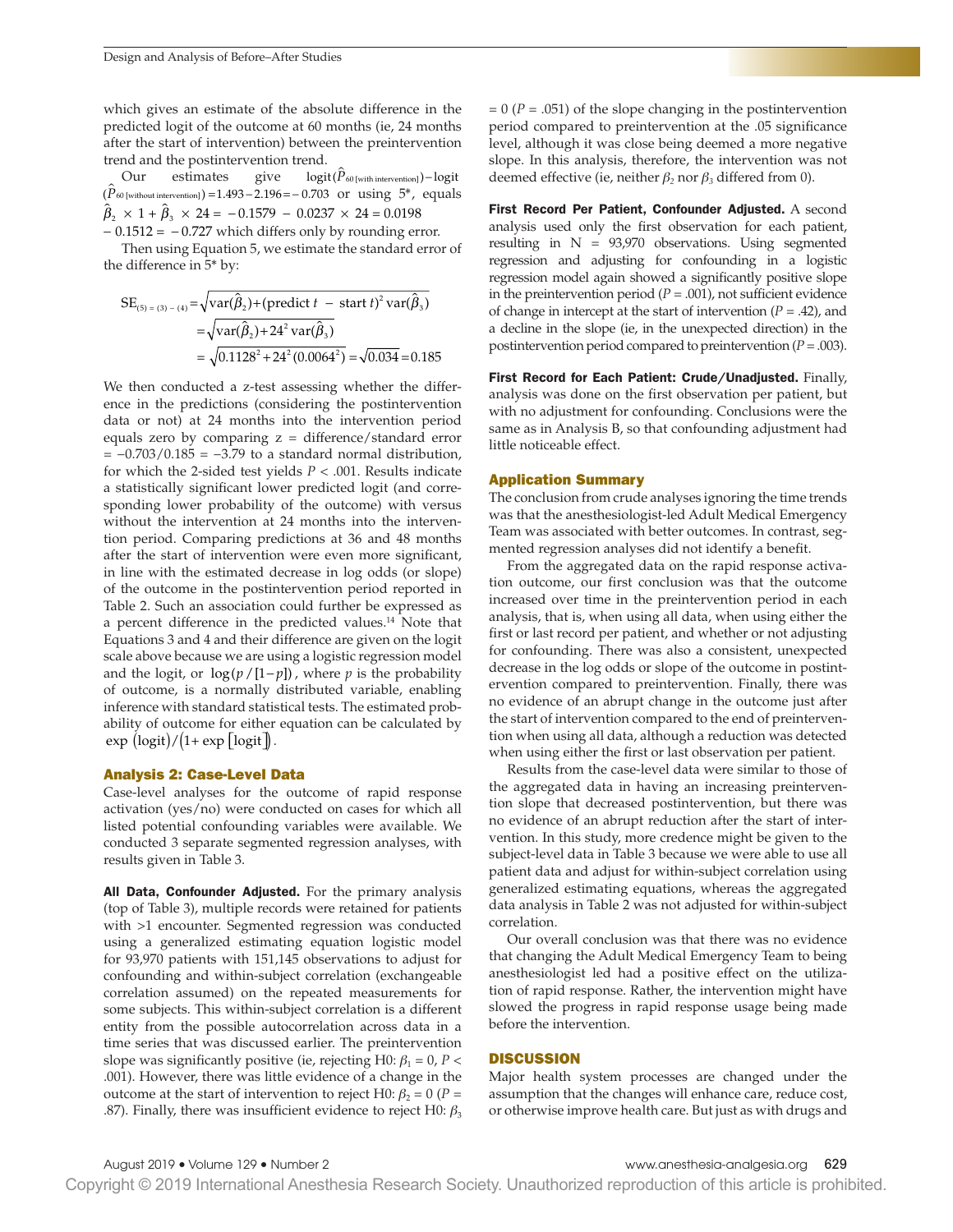# Table 3. Analysis 2: Case-Level Segmented Regression Analyses for Adult Medical Emergency Team Data on Binary Rapid Response Variable

Parameter Estimate Standard Error Odds Ratio (95% CI) *P* Value All data, confounder adjusted: 151,145 records on 93,970 patients generalized estimating equation logistic model to adjust for within-subject

| correlation                            |           |        |                        |          |
|----------------------------------------|-----------|--------|------------------------|----------|
| Intercept, $\beta_0$                   | $-5.25$   | 0.14   | $\cdots$               | $\cdots$ |
| Time, $\beta_1$                        | 0.0198    | 0.0028 | $1.020(1.014 - 1.026)$ | < .001   |
| Intervention, $\beta_2$                | $-0.0112$ | 0.0669 | $1.011(0.867 - 1.127)$ | .87      |
| Time_post, $\beta$ <sub>3</sub>        | $-0.0063$ | 0.0032 | $0.994(0.988 - 1.000)$ | .051     |
| First record per patient, confounder   |           |        |                        |          |
| adjusted. Logistic regression model.   |           |        |                        |          |
| $N = 93,970$                           |           |        |                        |          |
| Intercept, $\beta_0$                   | $-5.35$   | 0.15   | $\cdots$               | $\cdots$ |
| Time, $\beta_1$                        | 0.028     | 0.004  | $1.028(1.021 - 1.035)$ | < .001   |
| Intervention, $\beta_2$                | $-0.07$   | 0.09   | $0.93(0.79 - 1.10)$    | .42      |
| Time_post, $\beta$ <sub>3</sub>        | $-0.012$  | 0.004  | $0.988(0.980 - 0.996)$ | .003     |
| First record for each patient: crude/  |           |        |                        |          |
| unadjusted. Logistic regression model. |           |        |                        |          |
| $N = 93,970$                           |           |        |                        |          |
| Intercept, $\beta_0$                   | $-4.727$  | 0.0819 | $\cdots$               | $\cdots$ |
| Time, $\beta_1$                        | 0.0308    | 0.0035 | $1.031(1.024 - 1.038)$ | < .001   |
| Intervention, $\beta_2$                | $-0.1332$ | 0.0854 | $0.875(0.740 - 1.035)$ | .12      |
| Time_post, $\beta_{3}$                 | $-0.0129$ | 0.0040 | $0.987(0.979 - 0.995)$ | .001     |

Same outcome aggregated by month in Table 2. Parameters explained in Table 2, Equation 1.

Time: months since start of study (1-36 preintervention and 37-79 postintervention). Intervention: 0 for preintervention, 1 for postintervention. Time\_post: equals 0 in preintervention period and starts at 1 for frst month in postintervention. Results: All 3 case-level analyses show a positive odds ratio for the preintervention slope ("time" variable), and a nonsignificant odds ratio at the start of intervention with the "intervention" variable. Using all data did not show a change in the slope between pre and post ( $P = .051$ ), while both of the "first record per patient" analyses showed a change in the counterintuitive direction (ie, odds ratio significantly <1.0).

devices, the history of health care is that practice or system changes that seem likely to be beneficial often are not. Novel drugs and devices are always formally tested—and often fail. Changes in health system processes should similarly be tested; even if there is little doubt about beneft, the magnitude of the benefit is of considerable interest and needs to be quantified for accurate economic analyses.<sup>51,52</sup>

When cluster randomized trials are not feasible, the effect of a new policy or practice can sometimes be validly assessed using segmented regression<sup>14,53-56</sup> or difference-indifference<sup>29</sup> methods. However, the ability to make valid inference in such studies depends on how well they are planned and conducted, the underlying phenomenon being studied, and rigor of the statistical methods. For example, a before–after design is strengthened considerably by longer time periods (eg, ≥1 year in each preintervention and postintervention), stable trends within time periods, availability of confounding variables, and sufficient data at multiple time points within each period.14,18,57 Inference is further strengthened when concurrent controls are included, facilitating a difference-in-difference analysis on the means<sup>29</sup> or, if the periods are sufficiently long, on the slopes.

An interrupted time series design using segmented regression might not require adjustment for confounding variables if patient, provider, and institution characteristics do not change over time and are therefore similar before and after intervention.<sup>18</sup> Similarly, many of the perceived threats to validity in an interrupted time series design are diminished to the extent that they result in a consistent change (or lack of change) in the outcome measured over time, and similarly in both periods. For example, one might assume that there were continual improvements in medicine over the preintervention and postintervention periods, but that the effects of these improvements on the outcome(s) being

studied were consistent across the entire study period. If so, then a non–confounder-adjusted comparison of the slopes and intercepts between the periods of interest in a segmented regression could be a valid analysis. However, such condition are unlikely and difficult or impossible to verify. We, therefore, argue for a more conservative and less "assuming" approach—adjusting as thoroughly as possible for available potentially confounding variables.

We conducted segmented regression on aggregated data as well as on subject-level data in our example of anesthesiologist-led versus medicine-led medical response teams, and generally reached the same conclusions from each. With either method, it is important to display aggregated data, so investigators can confrm that there are stable trends in each period, and whether the trends appear linear. Analyzing raw data generally improve power and allow inclusion of more detail as well as the natural variability in the outcomes and predictor variables. However, sometimes only the aggregated data are available. As well, aggregating data may help remove some effects of autocorrelation<sup>21</sup>; for example, there may be complex autocorrelations in the subject-level serial data (eg, seasonal/holiday and provider effects) that are difficult to identify and completely remove by standard autocorrelation adjustments.<sup>24</sup> However, when the main goal is to compare linear trends over extended periods of time, as in segmented regression, we argue that the presence of some residual autocorrelation and local perturbances may not be as relevant as in other settings (eg, when comparing concurrent groups on the mean).

When conducting a segmented regression researchers may find that some of the main parameters of interest, such as slope, difference in slopes, or the intervention effect are not signifcant, suggesting that the model could be simplified. However, such simplifications can lead to unnatural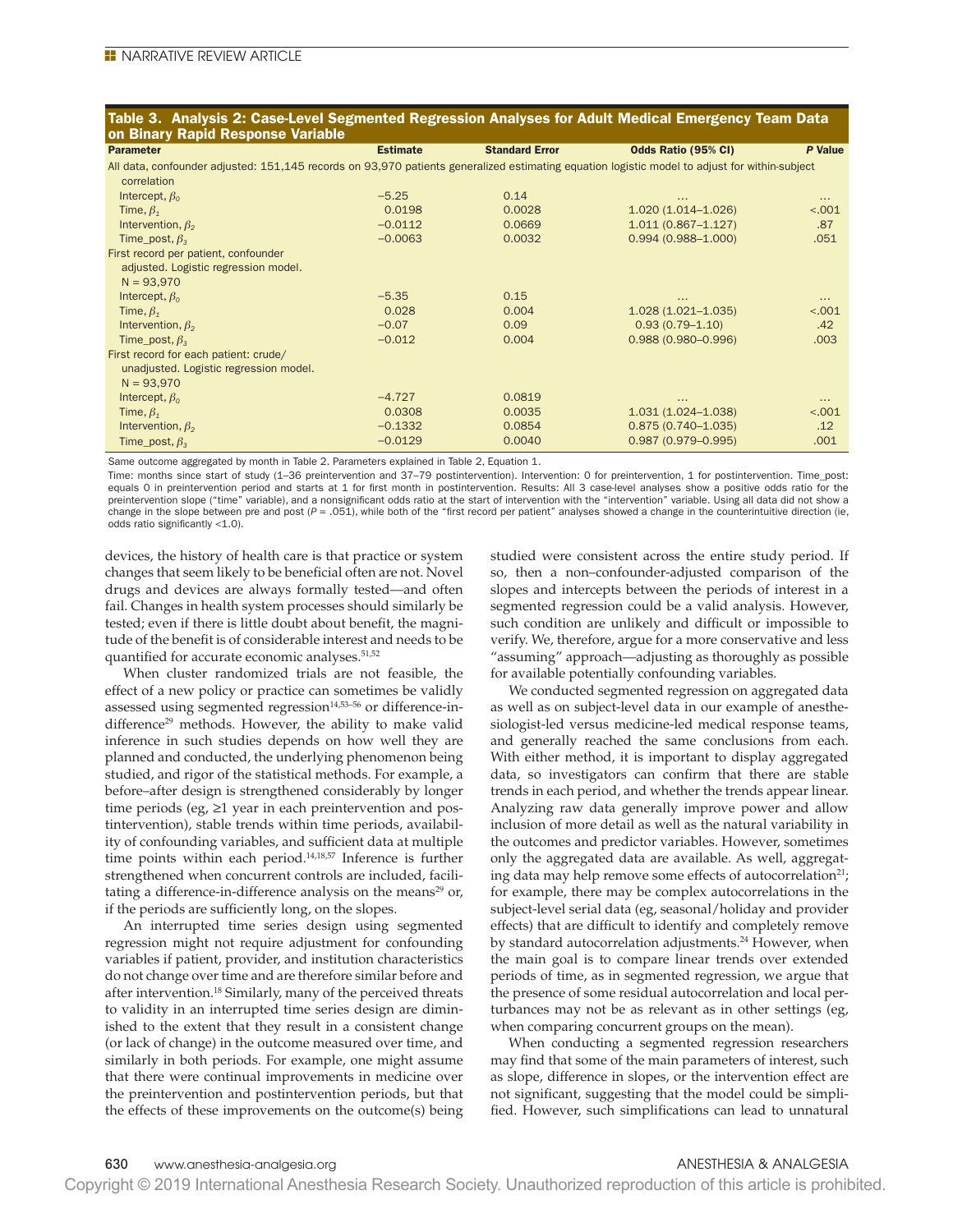interpretations; it is thus usually preferable to use a full model, which has the added beneft of providing a more precise estimate of the effects of interest.

Threats to validity remain even after careful implementation of a segmented regression. First, there may have been competing interventions during the study. While known interventions can be included in a segmented regression analysis fairly easily, there are often many smaller interventions that are either unknown or cannot be measured easily or accurately. Another threat to validity is change in instrumentation or in the ability to measure the outcome of interest over the course of the study. Finally, even after thoroughly adjusting for patient, provider, and institution characteristics at each time point, selection bias may remain, especially if the composition of the population changes during the study period.

As with all observational studies, sensitivity analyses for segmented regression are encouraged as they help assess robustness of the chosen design and statistical methods.<sup>58</sup> For example, robustness to the length of time intervals within each period could be assessed, as well as the effect of artifcially introducing periodic perturbations to assess the robustness of the model to unknown events. In segmented regression, a good sensitivity analysis to assess how well confounding and other biases have been accounted is to assess the intervention effect on a variable that should not be affected by the intervention, in a so-called falsification or placebo analysis.14,59 If the intervention effect on such a purportedly unrelated variable is similar to the actual outcome variable of interest, and particularly if both show either a positive or negative "effect," the main results should be considered suspect. We conducted such an analysis for the current study on the outcome length of hospital stay. Results (only presented here) indicated nonsignifcant fndings for preintervention slope (*P* = .39), change in mean at the start of intervention  $(P = .58)$ , and pre–post difference in slope  $(P = .74)$ , showing quite different trends over time and tests of pre–post differences from the outcome of interest, and thus somewhat bolstering the validity of our conclusions.

Segmented regression can easily be extended to include multiple intervention "events," such as a progressive set of quality improvement initiatives.14 In such cases instead of modeling and testing trends in a single postintervention period compared to preintervention, the model can be extended to test several either adjacent or even overlapping intervention period. One would include the relevant segmented regression parameters for each new intervention (eg, binary indicator for each specifc intervention, time variable starting at 1 for beginning of each new intervention, and intervention-by-time interaction variable).<sup>14</sup> Segmented regression can similarly handle "breaks" between the preintervention and intervention periods, or between subsequent interventions, by properly coding the time variables. Along these lines, stepped-wedge designs need to space the "steps" between randomized inclusion of clusters to allow sufficient time for the intervention to be implemented and the outcomes measured.

Control charts can also be used to assess whether perturbations in a steady preintervention period coincide with the start of the intervention or with other known events.<sup>17,60,61</sup> Change-point analyses<sup>62,63</sup> for time series can be applied in a before–after design to estimate the point(s) in time associated with a change in the trend, and compare to timing of known events. Traditional segmented regression assumes a linear trend (including linearity in the logit for binary outcomes) at least in the preintervention period, but nonlinear interrupted time series analyses can be used when appropriate.64 Segmented regression can also be used to make inference on the nature of an intervention effect (eg, immediate versus gradual and transient versus persistent).

When using segmented regression or difference-in-difference, we recommend emphasizing the limitations of the design and analyses even more than in a traditional crosssectional or observational study with a concurrent control group, where the main issues might "only" be residual confounding, measurement bias and ascertainment bias.

In summary, researchers and quality improvement professionals should appropriately and prospectively design studies to adequately assess the impact of new interventions, policies, and processes. Cluster randomized trials are the strongest approach, but are often impractical. When before–after or interrupted time series designs are selected, robust and well-designed segmented regression or difference-in-difference analyses can help make appropriate inferences. **Exercise** 

#### DISCLOSURES

**Name:** Edward J. Mascha, PhD.

**Contribution:** This author helped design the study, write and revise all sections, and analyze the data.

**Name:** Daniel I. Sessler, MD.

**Contribution:** This author helped write and revise the manuscript. **This manuscript was handled by:** Thomas R. Vetter, MD, MPH.

#### REFERENCES

- 1. Devereaux PJ, Yusuf S. The evolution of the randomized controlled trial and its role in evidence-based decision making. *J Intern Med*. 2003;254:105–113.
- 2. Sessler DI, Imrey PB. Clinical research methodology 3: randomized controlled trials. *Anesth Analg*. 2015;121:1052–1064.
- 3. Glynn RJ, Brookhart MA, Stedman M, Avorn J, Solomon DH. Design of cluster-randomized trials of quality improvement interventions aimed at medical care providers. *Med Care*. 2007;45:S38–S43.
- 4. Cherniak W, Anguyo G, Meaney C, et al. Effectiveness of advertising availability of prenatal ultrasound on uptake of antenatal care in rural Uganda: a cluster randomized trial. *PLoS One*. 2017;12:e0175440.
- 5. Takasaki H. Mechanical diagnosis and therapy enhances attitude toward self-management in people with musculoskeletal disorders: a preliminary evidence with a before-after design. *SAGE Open Med.* 2017;5:2050312117740986.
- 6. Costantini M, Di Leo S, Beccaro M. Methodological issues in a before-after study design to evaluate the Liverpool care pathway for the dying patient in hospital. *Palliat Med.* 2011;25:766–773.
- 7. Wright DB. Comparing groups in a before-after design: when t test and ANCOVA produce different results. *Br J Educ Psychol.* 2006;76:663–675.
- 8. Solberg BC, Dirksen CD, Nieman FH, et al. Introducing an integrated intermediate care unit improves ICU utilization: a prospective intervention study. *BMC Anesthesiol.* 2014;14:76.
- 9. Stephen MS. Regression towards the mean, historically considered. *Stat Methods Med Res*. 1997;6:103–114.
- 10. Barnett AG, van der Pols JC, Dobson AJ. Regression to the mean: what it is and how to deal with it. *Int J Epidemiol.* 2005;34:215–220.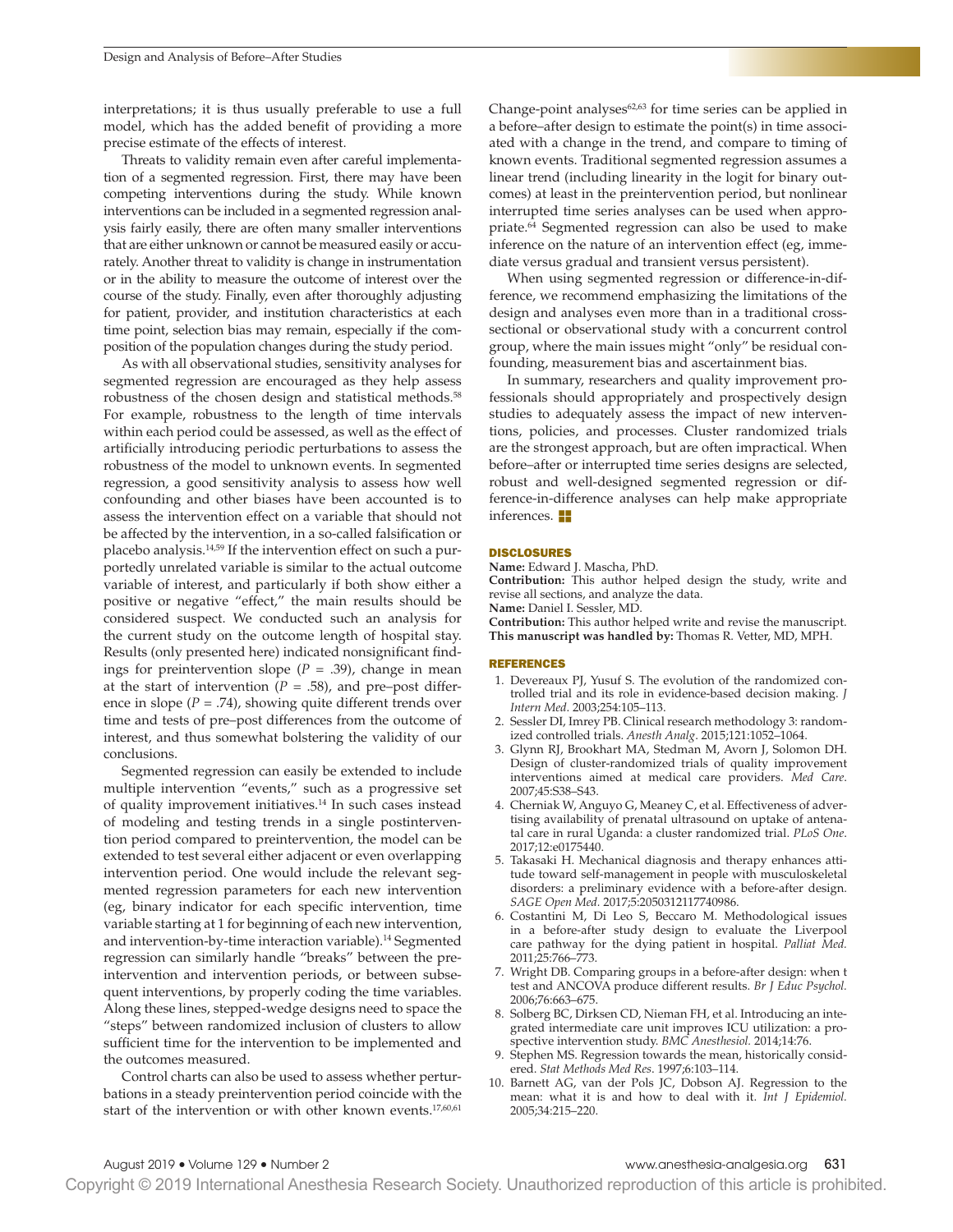#### **E** NARRATIVE REVIEW ARTICLE

- 11. McCarney R, Warner J, Iliffe S, van Haselen R, Griffin M, Fisher P. The Hawthorne Effect: a randomised, controlled trial. *BMC Med Res Methodol.* 2007;7:30.
- 12. Franke RH, Kaul JD. The Hawthorne experiments: frst statistical interpretation. *Am Sociol Rev*. 1978;43:623–643.
- 13. Ho AMH, Phelan R, Mizubuti GB, et al. Bias in before-after studies: narrative overview for anesthesiologists. *Anesth Analg.* 2018;126:1755–1762.
- 14. Wagner AK, Soumerai SB, Zhang F, Ross-Degnan D. Segmented regression analysis of interrupted time series studies in medication use research. *J Clin Pharm Ther.* 2002;27:299–309.
- 15. Slack MK, Draugalis JR. Establishing the internal and external validity of experimental studies. *Am J Health Syst Pharm.* 2001;58:2173–2181.
- 16. Fong Y, Di C, Huang Y, Gilbert PB. Model-robust inference for continuous threshold regression models. *Biometrics.* 2017;73:452–462.
- 17. Fretheim A, Tomic O. Statistical process control and interrupted time series: a golden opportunity for impact evaluation in quality improvement. *BMJ Qual Saf.* 2015;24:748–752.
- 18. Bernal JL, Cummins S, Gasparrini A. Interrupted time series regression for the evaluation of public health interventions: a tutorial. *Int J Epidemiol.* 2017;46:348–355.
- 19. Muggeo VMR. Testing with a nuisance parameter present only under the alternative: a score-based approach with application to segmented modelling. *J Stat Comput Simul*. 2016;86:3059–3067.
- 20. Fong Y, Huang Y, Gilbert PB, Permar SR. chngpt: threshold regression model estimation and inference. *BMC Bioinformatics.* 2017;18:454.
- 21. Dexter F, Marcon E, Epstein RH, Ledolter J. Validation of statistical methods to compare cancellation rates on the day of surgery. *Anesth Analg.* 2005;101:465–473.
- 22. Mascha EJ, Turan A. Joint hypothesis testing and gatekeeping procedures for studies with multiple endpoints. *Anesth Analg.* 2012;114:1304–1317.
- 23. McCullagh P, Nelder J. *Generalized Linear Models*. 2nd ed. Boca Raton, FL: Chapman and Hall/CRC; 1989.
- 24. Moore IC, Strum DP, Vargas LG, Thomson DJ. Observations on surgical demand time series: detection and resolution of holiday variance. *Anesthesiology.* 2008;109:408–416.
- 25. Lagarde M. How to do (or not to do). Assessing the impact of a policy change with routine longitudinal data. *Health Policy Plan.* 2012;27:76–83.
- 26. SAS Institute Inc. *SAS/ETS 9.1 User's Guide.* Cary, NC: SAS Institute Inc; 2004.
- 27. Ostrom CW Jr. *Time Series Analysis: Regression Techniques. 2nd ed. Sage University Paper Series on Quantitative Applications in the Social Sciences, No. 07–009*. Newbury Park, CA: Sage Publications Inc; 1990.
- 28. Zhou H, Taber C, Arcona S, Li Y. Difference-in-differences method in comparative effectiveness research: utility with unbalanced groups. *Appl Health Econ Health Policy.* 2016;14:419–429.
- 29. Buckley J, Shang Y. Estimating policy and program effects with observational data: the "differences-in-differences" estimator. *Pract Assess Res Eval*. 2003;8:1–8. Available at: http:// PAREonline.net/getvn.asp?v=8&n=2. Accessed January 12, 2016.
- 30. Cataife G, Pagano MB. Difference in difference: simple tool, accurate results, causal effects. *Transfusion.* 2017;57:1113–1114.
- 31. Hyldgård VB, Laursen KR, Poulsen J, Søgaard R. Robot-assisted surgery in a broader healthcare perspective: a difference-in-difference-based cost analysis of a national prostatectomy cohort. *BMJ Open.* 2017;7:e015580.
- 32. Goodman RM. Effect of cost efficiency reporting on utilization by physician specialists: a difference-in-difference study. *Health Serv Manage Res.* 2012;25:173–189.
- 33. Wing C, Simon K, Bello-Gomez RA. Designing difference in difference studies: best practices for public health policy research. *Annu Rev Public Health.* 2018;39:453–469.
- 34. Dimick JB, Ryan AM. Methods for evaluating changes in health care policy: the difference-in-differences approach. *JAMA.* 2014;312:2401–2402.
- 35. Sun E, Dexter F, Miller TR. The effect of "opt-out" regulation on access to surgical care for urgent cases in the United States: evidence from the national inpatient sample. *Anesth Analg.* 2016;122:1983–1991.
- 36. MacBride-Stewart S, Marwick C, Houston N, Watt I, Patton A, Guthrie B. Evaluation of a complex intervention to improve primary care prescribing: a phase IV segmented regression interrupted time series analysis. *Br J Gen Pract.* 2017;67:e352–e360.
- 37. Hemming K, Haines TP, Chilton PJ, Girling AJ, Lilford RJ. The stepped wedge cluster randomised trial: rationale, design, analysis, and reporting. *BMJ.* 2015;350:h391.
- 38. Hussey MA, Hughes JP. Design and analysis of stepped wedge cluster randomized trials. *Contemp Clin Trials.* 2007;28:182–191.
- 39. Hughes JP, Granston TS, Heagerty PJ. Current issues in the design and analysis of stepped wedge trials. *Contemp Clin Trials.* 2015;45:55–60.
- 40. Zhan Z, van den Heuvel ER, Doornbos PM, et al. Strengths and weaknesses of a stepped wedge cluster randomized design: its application in a colorectal cancer follow-up study. *J Clin Epidemiol.* 2014;67:454–461.
- 41. Matthews JNS, Forbes AB. Stepped wedge designs: insights from a design of experiments perspective. *Stat Med.* 2017;36:3772–3790.
- 42. Gao F, Earnest A, Matchar DB, Campbell MJ, Machin D. Sample size calculations for the design of cluster randomized trials: a summary of methodology. *Contemp Clin Trials.* 2015;42:41–50.
- 43. Deke J. Design and analysis considerations for cluster randomized controlled trials that have a small number of clusters. *Eval Rev*. 2016;40:444–486.
- 44. Cook AJ, Delong E, Murray DM, Vollmer WM, Heagerty PJ. Statistical lessons learned for designing cluster randomized pragmatic clinical trials from the NIH Health Care Systems Collaboratory Biostatistics and Design Core. *Clin Trials.* 2016;13:504–512.
- 45. Zhang F, Wagner AK, Ross-Degnan D. Simulation-based power calculation for designing interrupted time series analyses of health policy interventions. *J Clin Epidemiol.* 2011;64:1252–1261.
- 46. Kontopantelis E. *ITSPOWER: Stata Module for Simulation Based Power Calculations for Linear Interrupted Time Series (ITS) Designs, Statistical Software Components S458492*. Chestnut Hill, MA: Boston College Department of Economics; 2018.
- 47. Penfold RB, Zhang F. Use of interrupted time series analysis in evaluating health care quality improvements. *Acad Pediatr.* 2013;13:S38–S44.
- 48. Hemming K, Taljaard M. Sample size calculations for stepped wedge and cluster randomised trials: a unifed approach. *J Clin Epidemiol.* 2016;69:137–146.
- 49. Ribeiro DC, Milosavljevic S, Abbott JH. Sample size estimation for cluster randomized controlled trials. *Musculoskelet Sci Pract.* 2018;34:108–111.
- 50. van Breukelen GJ, Candel MJ. Calculating sample sizes for cluster randomized trials: we can keep it simple and efficient! *J Clin Epidemiol.* 2012;65:1212–1218.
- 51. Jarl J, Desatnik P, Peetz Hansson U, Prütz KG, Gerdtham UG. Do kidney transplantations save money? A study using a before-after design and multiple register-based data from Sweden. *Clin Kidney J.* 2018;11:283–288.
- 52. Picton P, Starr J, Kheterpal S, et al. Promoting a restrictive intraoperative transfusion strategy: the infuence of a transfusion guideline and a novel software tool. *Anesth Analg.* 2018;127:744–752.
- 53. Leahy I, Johnson C, Staffa SJ, Rahbar R, Ferrari LR. Implementing a pediatric perioperative surgical home integrated care coordination pathway for laryngeal cleft repair. *Anesth Analg*. 2018 [Epub ahead of print].
- 54. Said ET, Sztain JF, Abramson WB, et al. A dedicated acute pain service is associated with reduced postoperative opioid requirements in patients undergoing cytoreductive surgery with hyperthermic intraperitoneal chemotherapy. *Anesth Analg.* 2018;127:1044–1050.
- 55. Bhutiani M, Jablonski PM, Ehrenfeld JM, McEvoy MD, Fowler LC, Wanderer JP. Decision support tool improves real and perceived anesthesiology resident relief equity. *Anesth Analg.* 2018;127:513–519.